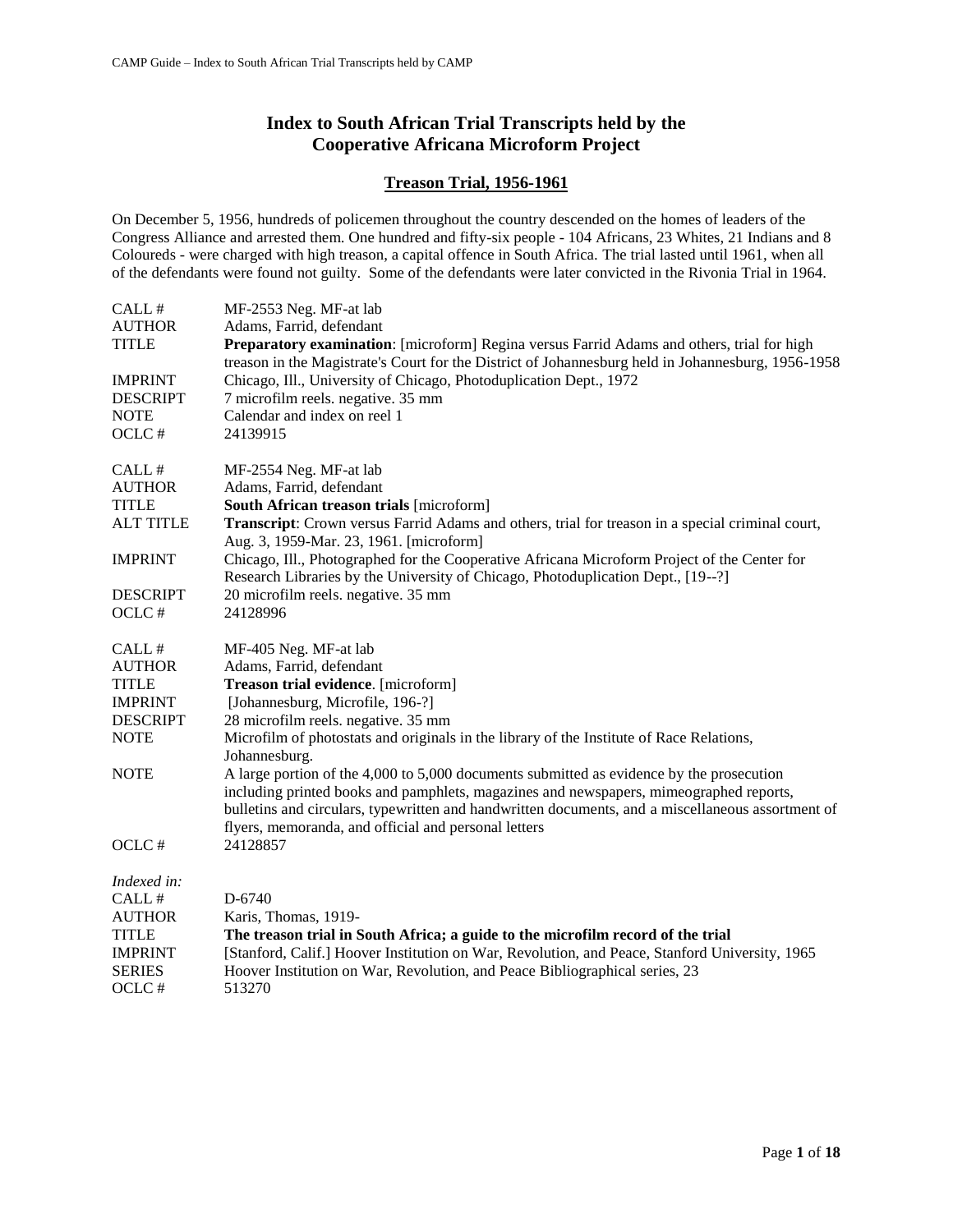# **Rivonia Trial, 1963-1964**

The Rivonia Trial was the outcome of a raid by the South African Police on the farm Lilliesleaf at Rivonia, near Johannesburg, on 11 July 1963. The trial was the most famous in the history of South African political resistance. Nelson Mandela, Walter Sisulu, Govan Mbeki and others were sentenced to life imprisonment on 12 June 1964.

| CALL#           | MF-455 Neg. MF-48                                                                                                                                                                                                                                                 |
|-----------------|-------------------------------------------------------------------------------------------------------------------------------------------------------------------------------------------------------------------------------------------------------------------|
| <b>AUTHOR</b>   | Mandela, Nelson, 1918-                                                                                                                                                                                                                                            |
| <b>TITLE</b>    | Trial of Nelson Mandela. [State vs. Nelson Mandela, Oct. 1962, in the Magistrate's Court for the<br>regional division of Transvaal] [Microform]                                                                                                                   |
| <b>IMPRINT</b>  | Johannesburg, Microfile [19--?]                                                                                                                                                                                                                                   |
| <b>DESCRIPT</b> | 1 microfilm reel, Negative, 35 mm                                                                                                                                                                                                                                 |
| <b>NOTE</b>     | Also contains trial of Walter Sisulu in the Magistrate's Court for the Division of Southern<br>Transvaal in Johannesburg, 1962                                                                                                                                    |
| OCLC#           | 24897985                                                                                                                                                                                                                                                          |
| CALL #          | MF-451 Neg. MF                                                                                                                                                                                                                                                    |
| <b>AUTHOR</b>   | Mandela, Nelson, defendant                                                                                                                                                                                                                                        |
| <b>TITLE</b>    | Rivonia sabotage trial, October 1963-September 1964 in Supreme Court of South Africa,<br>Transvaal Provincial division. Indictment in matter of State against "National High Command and<br>others" (Nelson Mandela, Walter Sisulu, Dennis Goldberg, and others). |
| <b>IMPRINT</b>  | Pretoria, 1963-. 4 reels.                                                                                                                                                                                                                                         |
| <b>NOTE</b>     | Not an official transcript. File consists primarily of defense attorneys' detailed notes on transcript,<br>analyses of evidence, and exhibits.                                                                                                                    |
| OCLC#           | 56330366 [Not cataloged in CRL's OPAC]                                                                                                                                                                                                                            |
| CALL#           | MF-2611 Neg. MF-966                                                                                                                                                                                                                                               |
| <b>AUTHOR</b>   | Joffe, J. G                                                                                                                                                                                                                                                       |
| <b>TITLE</b>    | The Rivonia trial, J.G. Joffe and M. Koff. [microform]                                                                                                                                                                                                            |
| <b>IMPRINT</b>  | Chicago, Ill., University of Chicago, Photoduplication Dept., 1973                                                                                                                                                                                                |
| <b>DESCRIPT</b> | 1 microfilm reel. negative. 35 mm                                                                                                                                                                                                                                 |
| <b>NOTE</b>     | Microfilm of typescript                                                                                                                                                                                                                                           |
| <b>NOTE</b>     | Defense lawyer's report of conspiracy trial, "State vs. National High Command and others," in<br>South African Supreme Court, 1963 -64?                                                                                                                           |
| OCLC#           | 24129002                                                                                                                                                                                                                                                          |
| See also:       |                                                                                                                                                                                                                                                                   |
| CALL #          | MF-10791 reel 35 item 6                                                                                                                                                                                                                                           |
| <b>AUTHOR</b>   | Villiers, Heinrich H. W. de                                                                                                                                                                                                                                       |
| <b>TITLE</b>    | Rivonia [microform] : operation Mayibuye : a review of the Rivonia trial / by H.H.W. de Villiers ;<br>with a foreword by Francis Napier Broome                                                                                                                    |
| <b>IMPRINT</b>  | Johannesburg: Afrikaanse Pers-Boekhandel, 1964                                                                                                                                                                                                                    |
| OCLC#           | 34935674                                                                                                                                                                                                                                                          |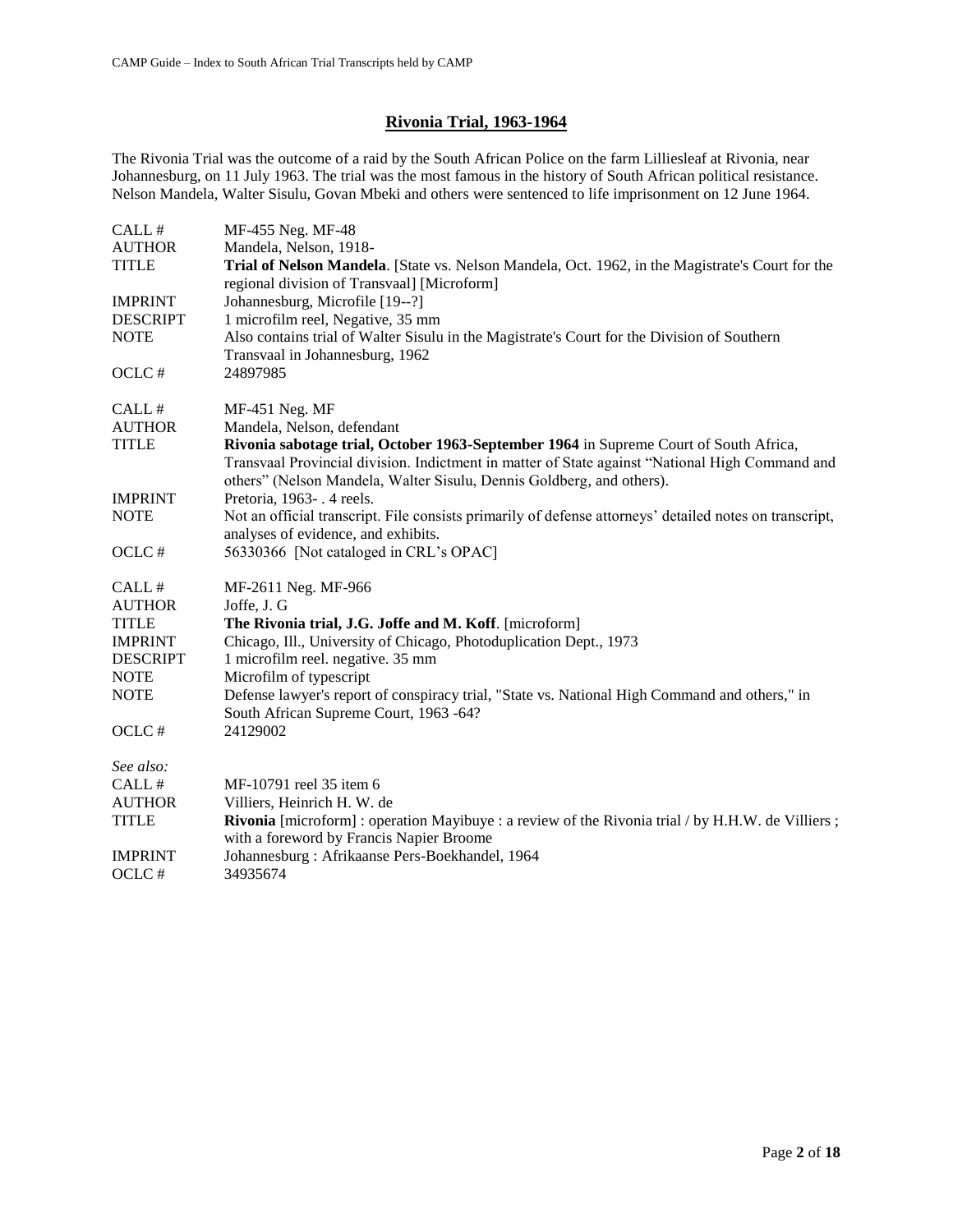## **Other Trials, 1951-1973**

| CALL#          | MF-887                                                                                                  |
|----------------|---------------------------------------------------------------------------------------------------------|
| <b>TITLE</b>   | <b>South African trials</b> ; [microform] court records of various appeal and criminal cases, mostly on |
|                | charges of sabotage or political offenses, heard in the Supreme Court of South Africa (Appellate        |
|                | Division) and other courts                                                                              |
| <b>IMPRINT</b> | Pretoria, etc., 1951-66                                                                                 |
| <b>NOTE</b>    | Microfilm. Johannesburg, Microfile, 1969, 9 microfilm reels. Negative. 35 mm                            |
| OCLC#          | 24228561                                                                                                |
|                |                                                                                                         |

*Court records filmed from the holdings of the South African Institute of Race Relations. Where the court, date, case no. and charges are given, they are listed, though some of the information may not be 1005 accurate.* 

#### **Reel 1.**

Supreme Court of South Africa, Witwatersrand Local Division. **Lesley Erica Schermbrucker (Appellant) & Colonel Klindt (Respondent).**  Case no. 1085. *Conditions of detention* 1964.

Supreme Court of South Africa, Witwatersrand Division.

**Afrikaanse Pers Publikasie (EDMS) Beperk, A.M. Van Schoor (Appellants) & Govan Mbeki (Respondent).** *Contempt of Court (Vaderland)*

1963.

Supreme Court of South Africa, Transvaal Division.

**James Donovan Richardson and Four Others [Hendrik Johannes Weyers (also known as Oscar Weyers), Denys Peter Caithness, the School Committee of the Hendrik van der Byl School] (Appellants) & the Administrator of the Transvaal Province (Respondent).** 

*Concerning parallel medium schools* 1958.

Supreme Court of South Africa, Transvaal Division. **Henry Fraser Ker, N.O. (Appellant) & Manuel Glass and 23 Others (respondent).**  1950.

Magistrate's Court for the Regional Division South-Transvaal (held at Johannesburg). **State vs. Zachius B. Molete.**  Case no. P.226. *Pan African Congress: membership* 1962.

#### **Reel 2.**

**State vs. Zachius B. Molete**. [continued from previous reel]

Supreme Court of South Africa. Appellate Division. **Gillian Elsie Jewell (Appellant) & the State (Respondent).**  Case no. SH/R310. *Contravention of banning orders* 1963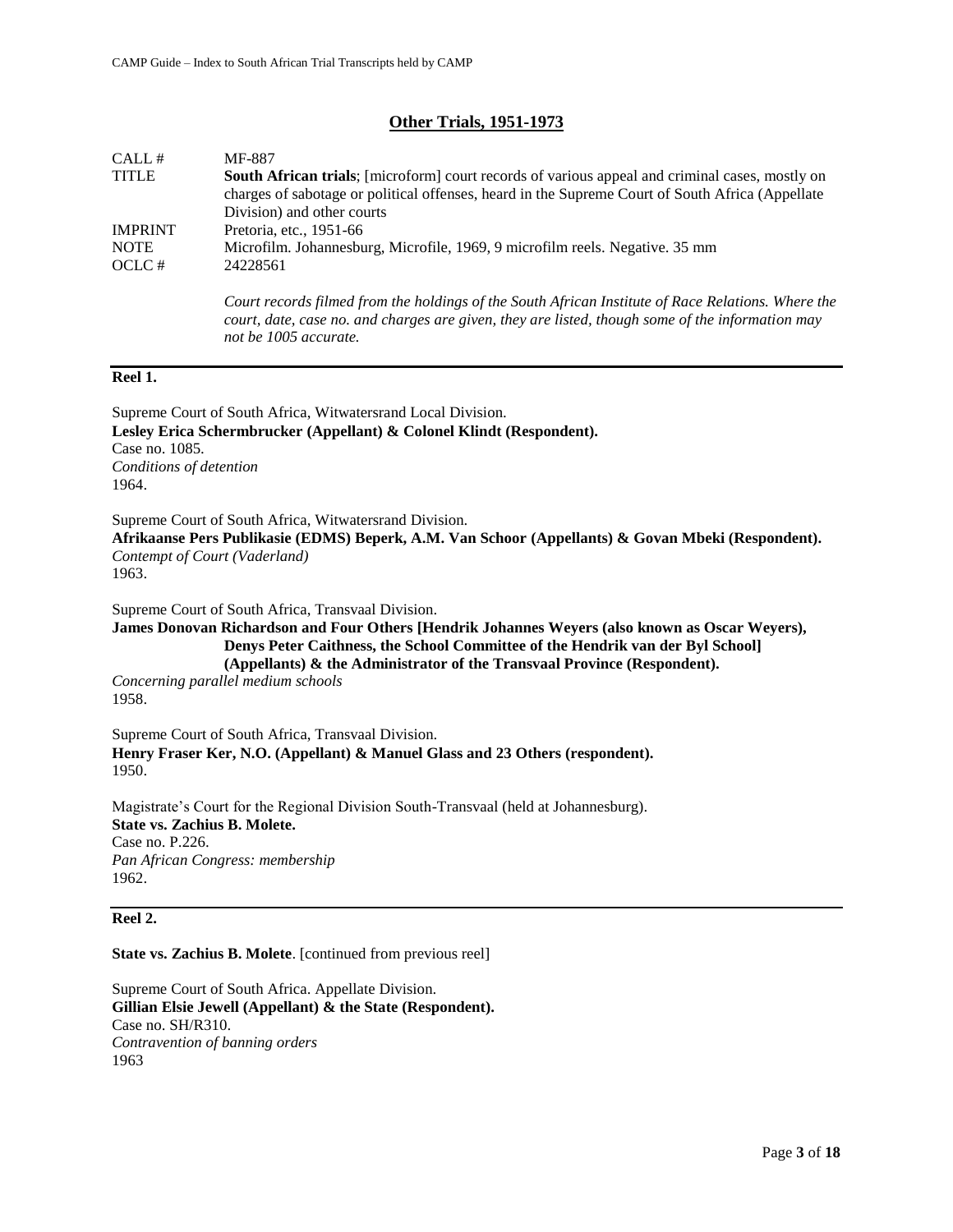Supreme Court of South Africa, Cape of Good Hope Provincial division.

#### **The South African Defense & Aid Fund, Raymond Hoffenberg (Applicants) & the Minister of Justice (Respondent).**

Case no. M 286. *Defence and Aid* 1966.

Magistrate's Court for the Regional Division of the Cape Peninsula. **State Vs. Willie Mbolompo and 44 others.**  Case no. RC 240. *African National Congress: Umkhonto We Sizwe: membership, recruiting for overseas training, local military training*

1964.

## **Reel 3.**

#### **State vs. Willie Mbolompo and 44 others**. [continued from previous reel]

The Magistrate's Court for the District of Evaton. **State vs. Obed Majake, Vallance Ncamane, Zachius Molete.**  Case no. 644. *Incitement to commit an offence. Act 8/1953/2* 1960

Supreme Court of South Africa, Queenstown Circuit Local Division.

**State vs. Malcomess Johnson Mgabela Kondoti, Washington Fumelo Bongco, Douglas Zulu Sparks, Stephen Vulcile Tshwete, and Lunglo Shadrack Tshawe Dwaba.**

Case no. 1-64 *African National Congress: Umkhonto We Sizwe* 1964

## **Reel 4.**

#### **State vs. Kondoti**. [continued from previous reel]

Supreme Court of South Africa, Witwatersrand local division. **State vs. Joe Gqabi, Henry Gordon Makgothi, Samson Fadana and Michael Mahlangu.**  Several cases, including 294/65, 294a/65, and, in Pretoria, no. SH J 241/63 *African National Congress: Umkhonto We Sizwe: military training* 1965

Magistrate's Court of Pretoria (Die Landdroshof vir die Streekafdeling Pretoria Gehou te Pretoria). **State vs. Samson Fadana.**  Case no. SH J 246/63. *Leaving the country without a passport* 1963.

Magistrate's Court for the regional district of the Eastern Cape. (Eastern District Appeal Records). **State vs. Michael Buka, Malungelo Tshantshanba, William Notwala, Emily Vapi (Record Boka).**  Case no. RC 9/65. (Appeal: 32/65) *African National Congress: Umkhonto We Sizwe* 1965.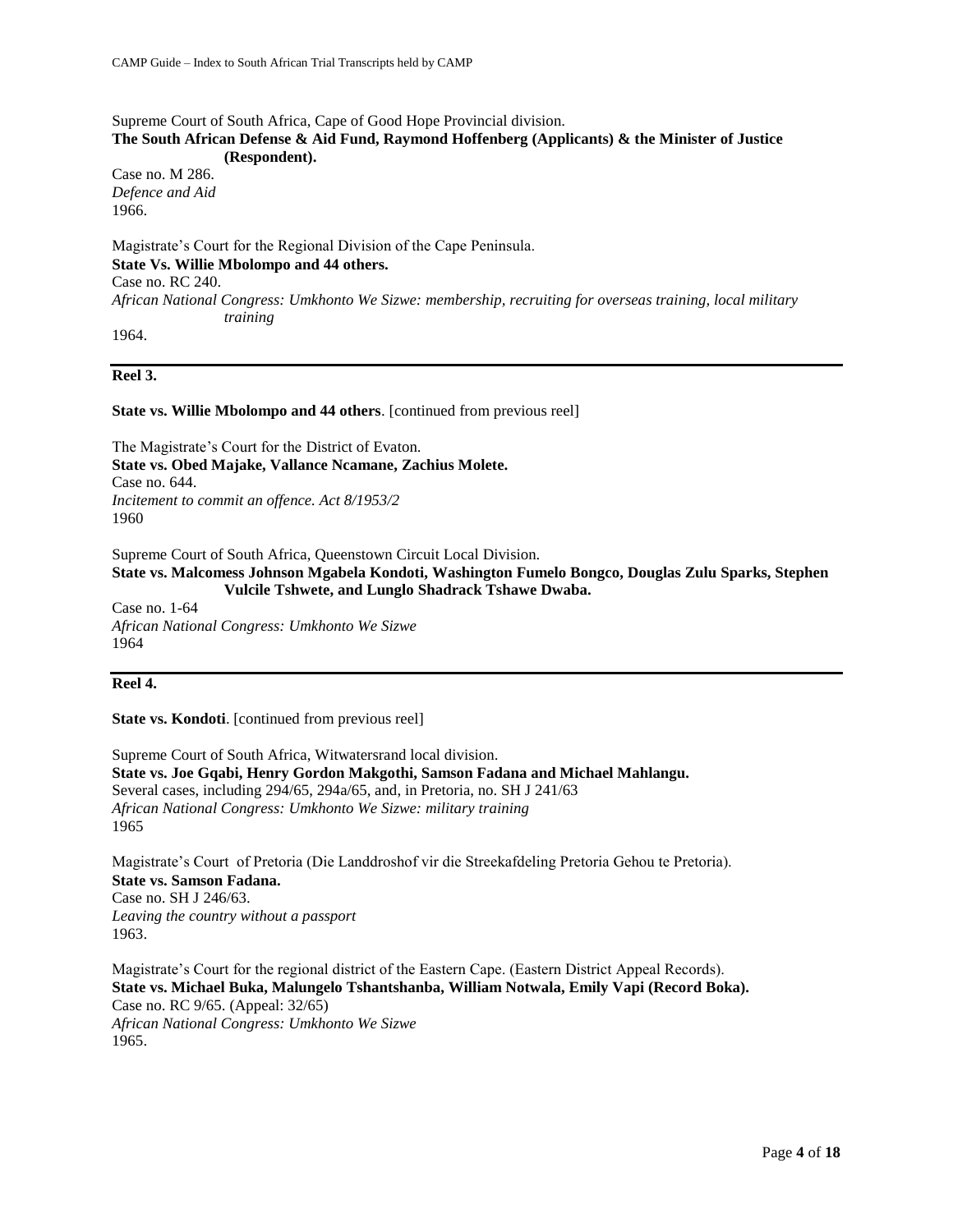Magistrate's Court for the Regional division South-Transvaal held at Johannesburg. **State vs. Dennis Brutus.**  Case no. D 478/63. *Contravention of banning orders; leaving Republic without a passport.* 1963.

Magistrate's Court for the division of South-Transvaal held at Johannesburg. **State vs. P.A. Beyleveld and 2 others (E.D. Hall and B. Turok).**  Case no. RC H. 101/62. *Injuring dignity of State President. Act 32 of Section 13.* 1962.

## **Reel 5**

**State vs. P.A. Beyleveld ad 2 others.** [continued from previous reel]

Supreme Court of South Africa, Witwatersrand local division. **Johannes Fezile Shadreck Tangala and George Mokgoro (Appelants) vs. State (Respondent).**  *African National Congress: Umkhonto We Sizwe: incitement, military training.* 1965.

Regional Court for the division of Pretoria. **State vs. Henri Makgothi.** Case no. SH J 228/63. *Leaving the country without a passport.* 1963.

Regional Court for the regional division of the Eastern Cape, held at Humansdorp. **State vs. M. Magwayi, N. Pindani, S. Mayoni.**  Case no. RC. 28/65. *African National Congress: Umkhonto We Sizwe* 1965.

Regional Court for the division of Pretoria. **State vs. Matthews Makalima.**  Case no. SH J. 205/63. *Leaving the country without a passport.* 1963.

Regional Court for the division of Pretoria. **State vs. Piet Mhalangu.**  Case no. SH J. 76/64. *Leaving the country without a passport.* 1964.

Magistrate's Court, Regional division, held at Humansdorp. **State vs. John Pati and 12 others.**  Case no. RC. 9/65. *African National Congress: Umkhonto We Sizwe* 1965.

Regional Court Southern Transvaal, Held at Pretoria. **State vs. Ephraim Mabuso and 13 others.**  Case no. S.H.D. 1/66. *Pan African Congress* 1966.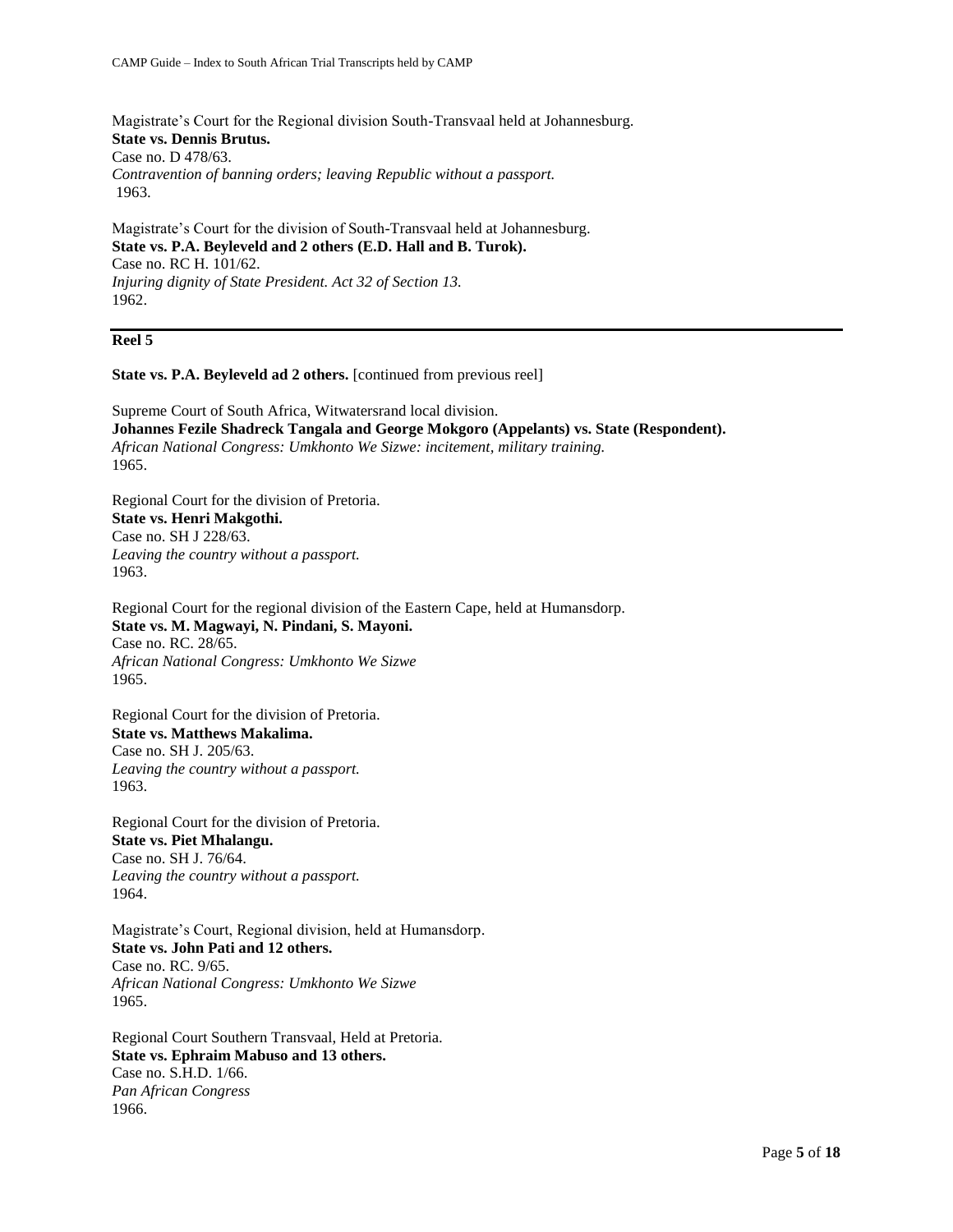## **Reel 6**

#### **State vs. Ephraim Mabuso**. [continued from previous reel]

Supreme Court of S. Africa, Appellate division. **State vs. Violet May Weinberg**. (in re: State vs. I. Heymann) *Enquiry in terms of Section 56 of 1955 (status of person refusing to give evidence)* 1966.

Supreme Court of South. Africa, Appellate division. **Louis Leo Mtshizana vs. State.**  Case RC. 10/63. *Pan African Congress: attempting to defeat the course of justice.* 1963.

Magistrate's Court for the division of Southern Transvaal, held at Johannesburg. **State vs. Jairus Ntsoane and others.**  Case RCA. 253/3/63. *Pan African Congress, POQO (Azanian People's Liberation Army): membership, etc. sabotage.* 1963.

## **Reel 7**

**State vs. Jairus Ntsoane**. [continued from previous reel]

Magistrate's Court for the division of the Eastern Cape held at Addo. **State vs. Father Ngcumane.**  Case no. RC 13/65. *African National Congress: Umkhonto We Sizwe: membership, participation* 1965.

Supreme Court South Africa, Witwatersrand local division. **Records pertaining to appeal of Samson Fadana.** Case no. 4891/60. 1960.

Regional Court, Welkom **State vs. Ernest Tengeni & 6 Others.**  Case No. SH 40/66 *Pan African Congress: membership* 1966

Magistrate's Court for the Regional district of the Eastern Cape, held at Addo. **Joyce Mapolisa vs. the State. Records pertaining to appeal.** Case no. 12/65. *African National Congress: membership.* 1965.

Supreme Court of South Africa, Transvaal Provincial Division. **State vs. Kaleb Matshabe & 18 others.**  *African National Congress: Umkhonto We Sizwe: membership, participation.*  November 1963.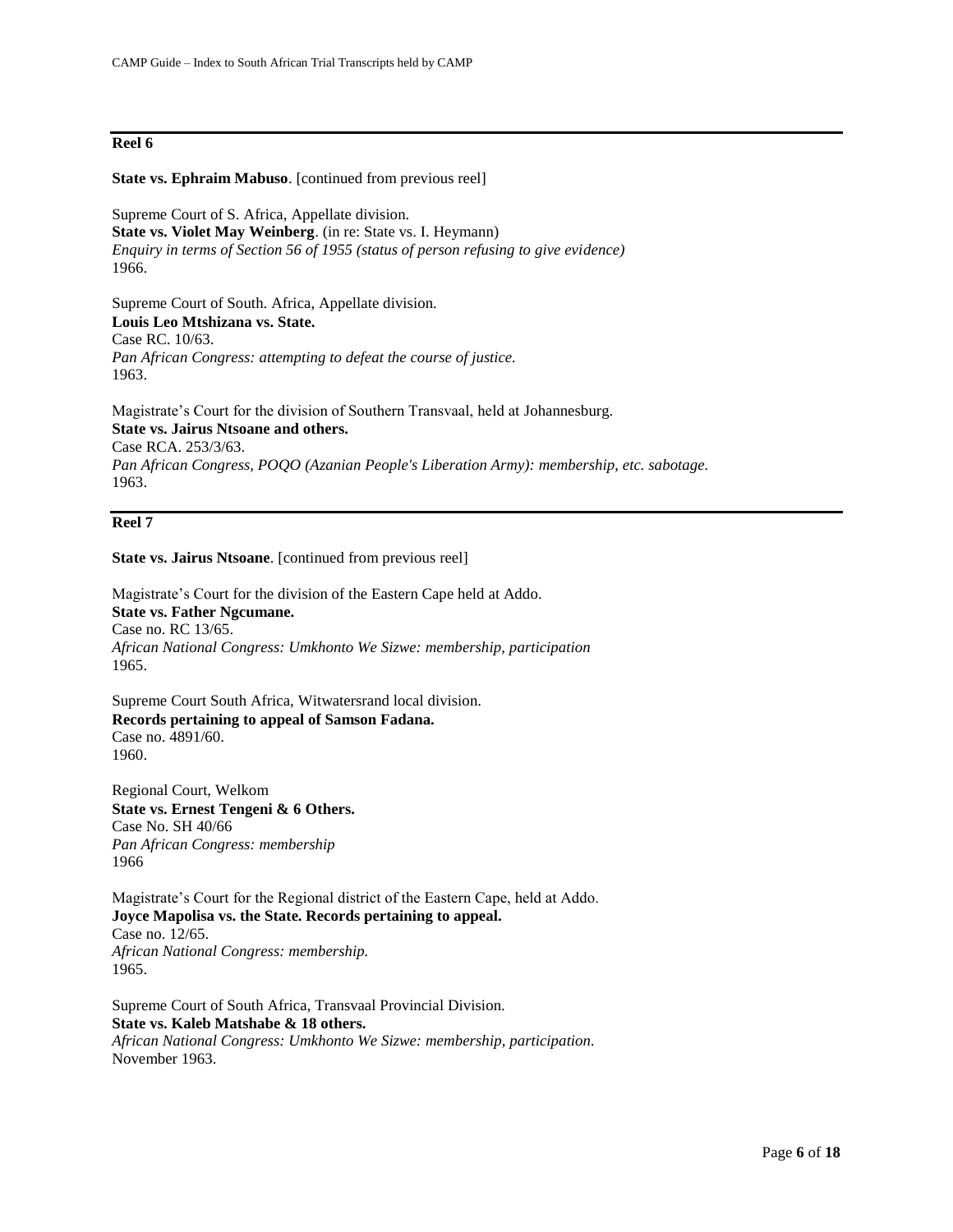Regional Court for the Eastern Cape, held at Humansdorp. **State vs. Diliza Johnson Makinana & 3 others.**  Case no. RC 25/65. *African National Congress: Umkhonto We Sizwe: membership.* August 1965.

South Africa. Supreme Court. Cape of Good Hope Provincial Division. **State vs. Eddie J. Daniels and D.G. (Spike) de Keller**. [includes evidence of L. van der Riet. Case No. 349/64 *National Committee of Liberation: African Resistance Movement: sabotage.* 1964

#### **Reel 8**

**State vs. Eddie J. Daniels**. [continued from previous reel]

Magistrate's Court for the division of the Eastern Cape held at Addo. **State vs. Stanford Hlekani.** Records pertaining to his appeal. Case no. RC. 8/65. *African National Congress: membership, participation.*  1965.

Magistrate's Court for the division of Transvaal, held at Johannesburg. **State vs. Cyril Solomon Jones.**  Case no. D 29/65 (Appeal no. C. A. 151/65). *Communist Party of South Africa: membership, participation.* 1965.

Magistrate's Court for the division of the Eastern Cape held at Addo. **State vs. W. Khayingo and E.L. Moloko.** Case RC 6/65. *African National Congress: membership, participation.*  1965.

Supreme Court of South Africa. Appellate Division. **Jakob Lebone vs. The State.**  *Appeal.*  1965.

Supreme Court of South Africa, Transvaal Provincial Division. **State vs. Henry Fazzie & 6 others.**  *African National Congress: Umkhonto We Sizwe: Training, etc.* 1963.

Magistrate's Court for the division of the Eastern Cape held at Addo. **State vs. Rosie Tshisela.** Appeal Records. Case RC 11/65. *African National Congress: membership.* 1965.

Magistrate's Court, regional division, held at Humansdorp. **State vs. Clement Tshela & 6 others.**  Case no. RC 14/65. *African National Congress: Umkhonto We Sizwe* 1965.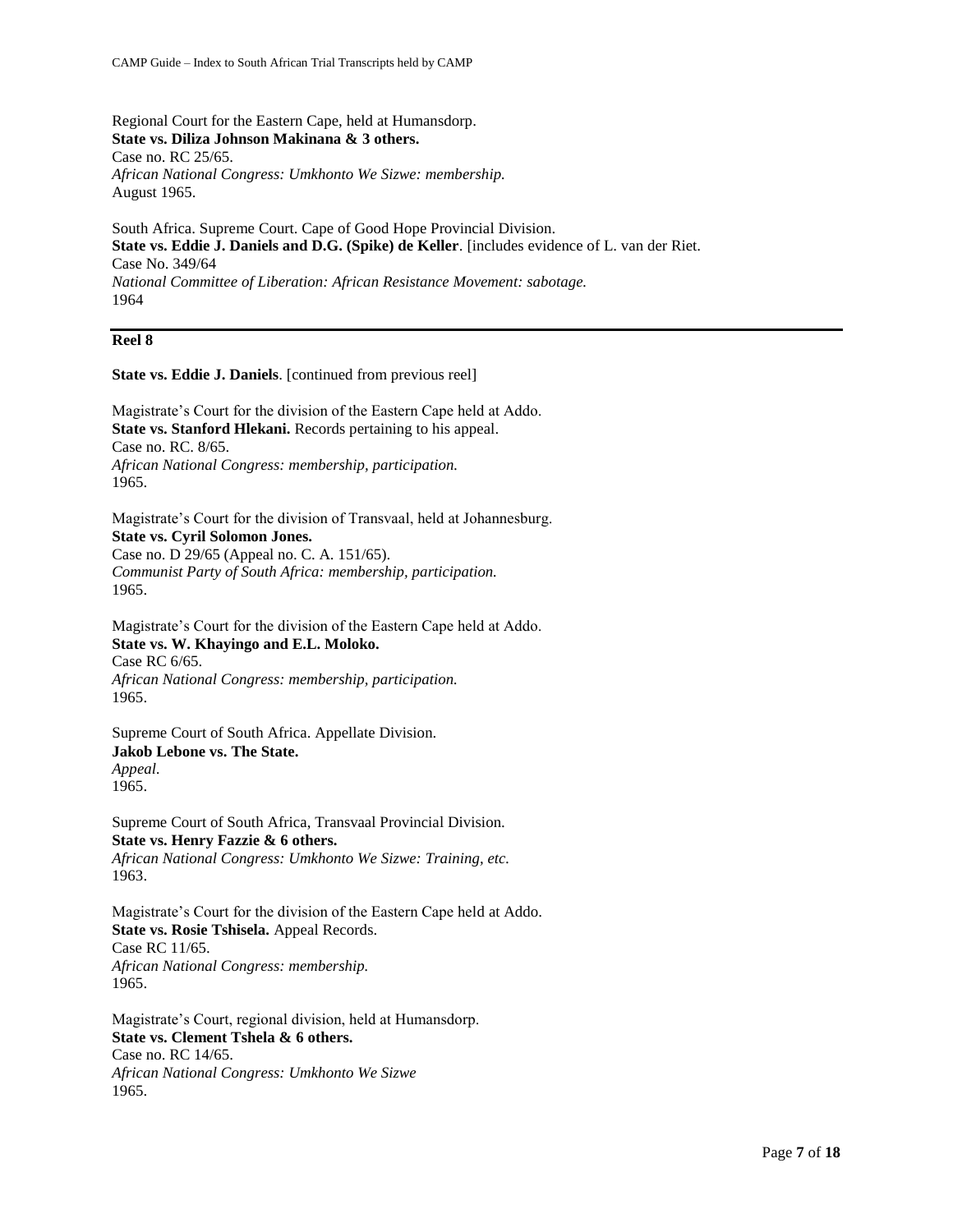Court of Magistrate, South Transvaal, held at Johannesburg. **State vs. John Molefe.**  Case no. 41/64. *Contravention of banning orders* 1964.

Magistrate's Court, regional division, held at Addo. **State vs. Paulus Seti & 7 others.**  Case no. RC 7/65. *African National Congress: Umkhonto We Sizwe: membership, sabotage.* 1965.

#### **Reel 9**

**State vs. Paulus Seti**. [continued from previous reel]

Magistrate's Court for the regional division of Port Elisabeth, held at Graaft-Heinet. **State vs. A. T. Siwundla & 5 others.**  Case no. RC. 20/64. *African National Congress: membership* 1964.

Magistrate's Court for the division of the Eastern Cape, held at Cradock. **State vs. Gideon S. Ngcanga & 3 others.**  Case no. RC 37/65. *Pan African Congress: membership and participation (also ANC?)* 1965.

Magistrate's Court for the regional division of South Transvaal, held at Johannesburg. **State vs. Louis Mtimkulu.**  Case no. D 1040/65. *African National Congress: Umkhonto We Sizwe* 1965.

Magistrate's Court for the regional division of South Transvaal, held at Johannesburg. **State vs. Maloka C. Mmutle.**  Case no. H. 152/65. *Pan African Congress: membership* 1965.

Magistrate's Court for the division of the Eastern Cape, held at Humansdorp. **State vs. Douglas Mtalana and Maki Maxaki.**  Case RC. 11/65. *African National Congress: Umkhonto We Sizwe: membership, participation..* 1965.

Regional division for the Eastern Cape district, held at Humansdorp. **State vs. Mountain Ngalankulu & 8 others.** Case no. RC 26/65. *African National Congress: membership, sabotage.* 1965.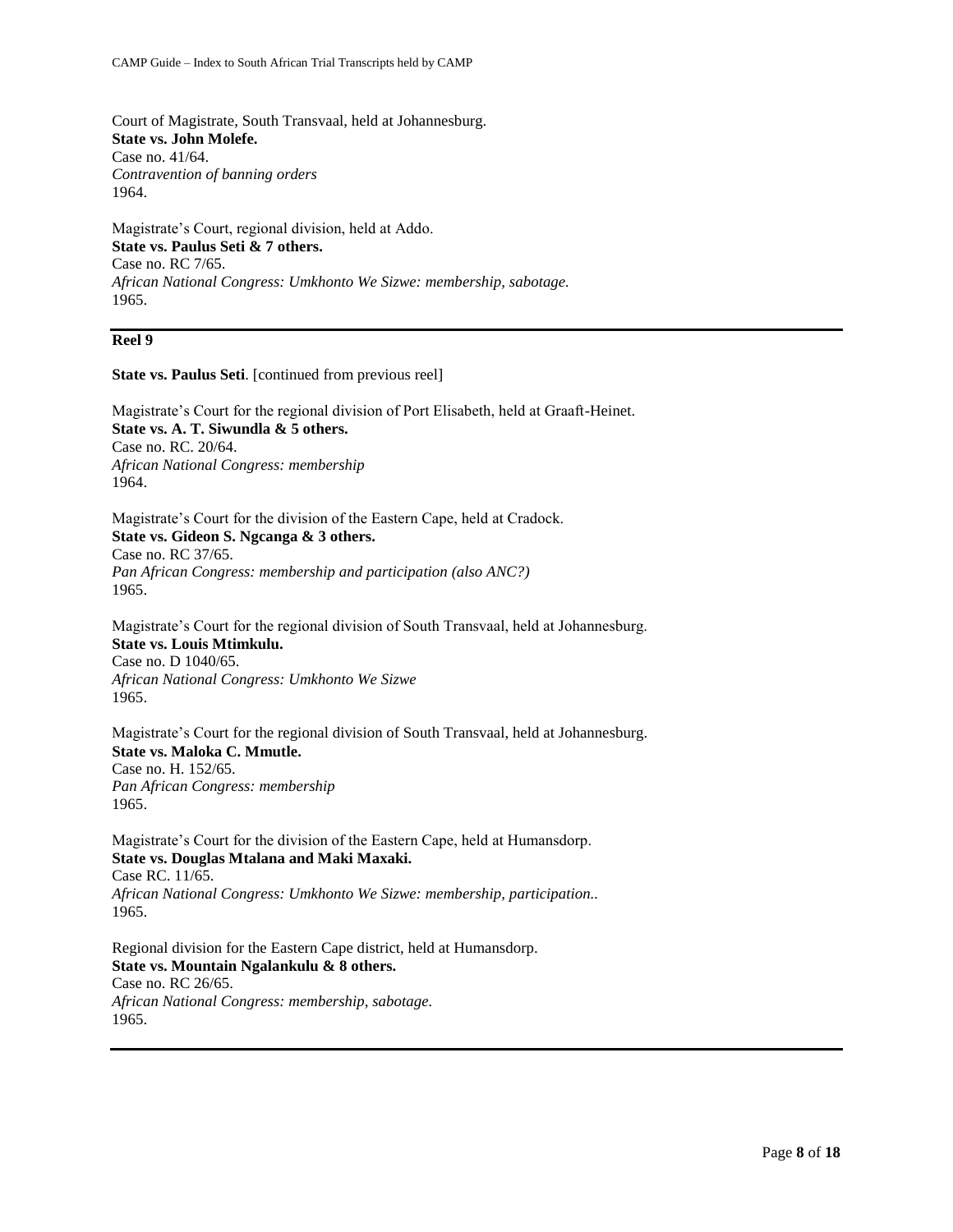*The following items were filmed from SAIRR holdings, but are cataloged individually in CRL's Catalog*

| CALL#<br><b>AUTHOR</b><br><b>TITLE</b><br><b>IMPRINT</b><br><b>DESCRIPT</b><br>OCLC#                 | MF-4454<br>Faku, Christopher Nceba, defendant<br>The State versus Christopher Nceba Faku and Mthetheleli Joseph Gaba : [microform] charge,<br>contraventions of Section 2(1) (b) of Act 83 of 1967, before Justice Smalbepger / transcriber W.<br>Mansfield<br>$[S.1.: s.n., 19-.?]$<br>1 microfilm reel; 16 mm<br>ADD AUTHOR South Africa. Supreme Court<br>24105114                                |
|------------------------------------------------------------------------------------------------------|------------------------------------------------------------------------------------------------------------------------------------------------------------------------------------------------------------------------------------------------------------------------------------------------------------------------------------------------------------------------------------------------------|
| CALL #<br><b>AUTHOR</b><br><b>TITLE</b><br><b>IMPRINT</b><br><b>DESCRIPT</b><br><b>NOTE</b><br>OCLC# | MF-2542 Neg. MF-at lab<br>Ffrench-Beytagh, Gonville, defendant<br>The State versus Gonville Aubie Ffrench-Beytagh in the Supreme Court of South Africa<br>(Transvaal Provincial Division) [microform]<br>Johannesburg, Microfile, [19--?]<br>7 microfilm reels. ill., negative. 35 mm<br>Trial transcript. Charge with annexes, record of evidence and exhibits, record of appeal action<br>24113909 |
| CALL #<br><b>AUTHOR</b><br><b>TITLE</b><br><b>IMPRINT</b><br><b>DESCRIPT</b><br><b>NOTE</b><br>OCLC# | MF-2807 reels1-7 Neg. MF-at lab<br>Hassim, Kader, defendant<br>The state versus K. Hassim and twelve others in the Supreme Court of South Africa, Natal<br>Provincial Division. [microform]<br>Johannesburg, Microfile [19--?]<br>7 microfilm reels. Negative. 35 mm<br>At head of title: Criminal Case no. 99/71<br>24105355                                                                        |
| CALL #<br><b>AUTHOR</b><br><b>TITLE</b><br><b>IMPRINT</b><br><b>DESCRIPT</b><br>OCLC $\#$            | MF-2807 reels 8-9 Neg. MF-at lab<br>Hassim, Kader, defendent<br>The state versus Kader Hassim and twelve others in the Supreme Court of South Africa<br>(Appellate Division) [microform]<br>Johannesburg, Microfile [19--?]<br>2 microfilm reels. Negative. 35 mm<br>24105334                                                                                                                        |
| CALL#<br><b>AUTHOR</b><br><b>TITLE</b><br><b>IMPRINT</b><br><b>NOTE</b><br>OCLC#                     | MF-561 Neg. MF-236<br>Letsoko, Napoleon, defendant<br>State vs. Napoleon Letsoko [and four others] [microform] record of Proceedings in the Supreme<br>Court of South Africa (Witwatersrand Local Division) [on a charge of sabotage]<br>Johannesburg, 1963<br>Microfilm. Johannesburg, Microfile, [19--?] 1 microfilm reel. Negative. 35 mm<br>24139183                                             |
| CALL#<br><b>AUTHOR</b><br><b>TITLE</b>                                                               | MF-3453 Neg. MF-98<br>Louw, Derek Raymond, defendant<br>The State versus Derek Raymond Louw, Franco Giosdano Primo Frescura, Ivor Berger,<br>Stephen Hulbert, Philip Cramer and Robby Berstein in the Magistrate's Court, Regional<br>District of Johannesburg, Regional Division of Transvaal, held at Johannesburg, Aug. 13,<br>1973. [microform]                                                  |
| <b>IMPRINT</b><br><b>DESCRIPT</b><br><b>NOTE</b><br>OCLC#                                            | Johannesburg, Microfile, [19--?]<br>1 microfilm reel. negative. 35 mm<br>Includes transcript of trial, charge sheets and further particulars of the charges (Annexures A-E)<br>24139931                                                                                                                                                                                                              |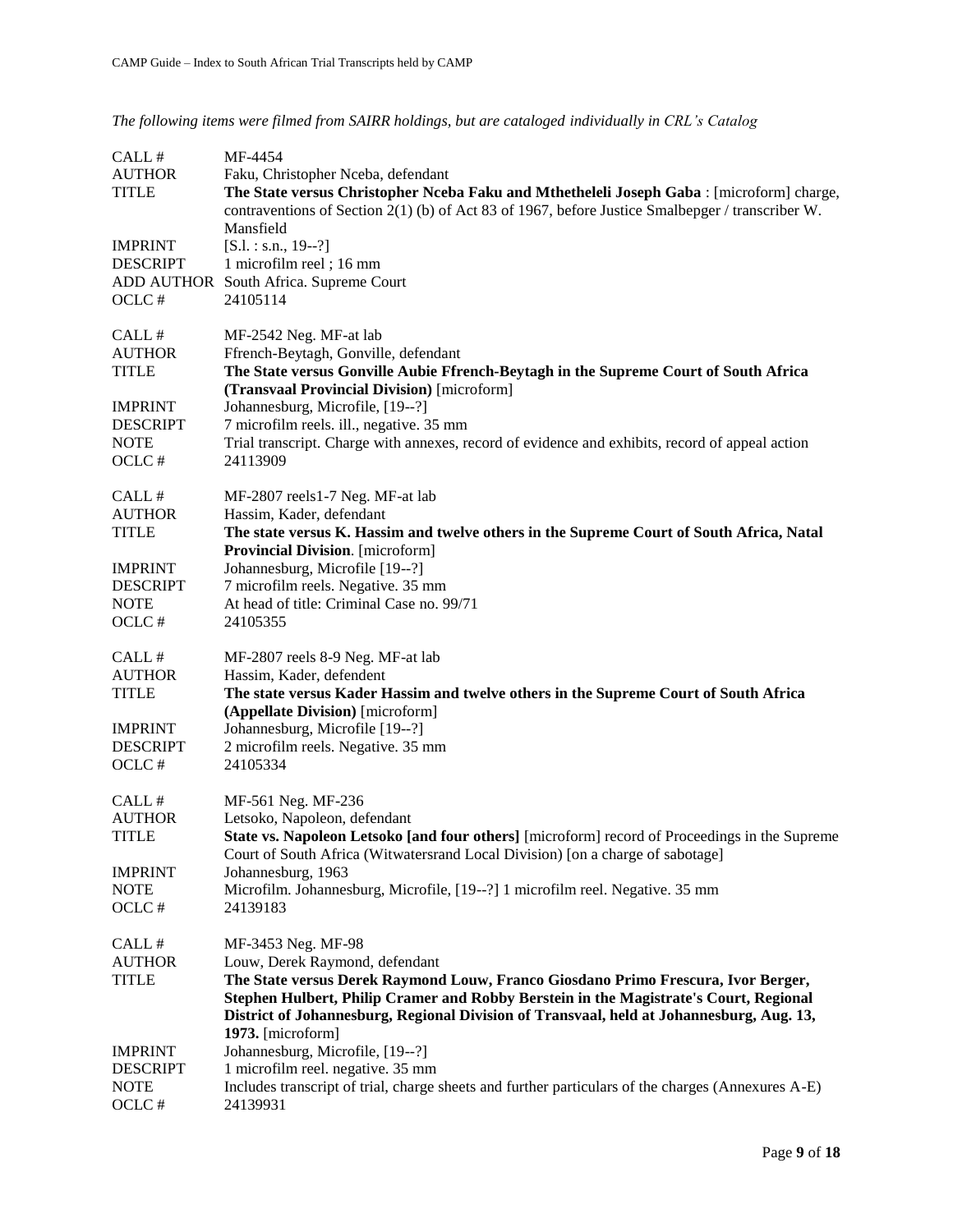| CALL#           | MF-2732 Neg. MF-1006                                                                                                                                                                   |
|-----------------|----------------------------------------------------------------------------------------------------------------------------------------------------------------------------------------|
| <b>AUTHOR</b>   | Mandela, Nomzano Winnie, appellant                                                                                                                                                     |
| <b>TITLE</b>    | Nomzano Winnie Mandela, appellant, versus the State, respondent, in the Supreme Court of                                                                                               |
|                 | <b>South Africa (Appellate Division).</b> [microform] Record of appeal [Case no.R5023/70.A.290/71]                                                                                     |
| <b>IMPRINT</b>  | Pretoria, 1971                                                                                                                                                                         |
| <b>NOTE</b>     | Microfilm. Johannesburg, Microfile, [19--?] 1 microfilm reel. 35 mm                                                                                                                    |
| OCLC#           | 24140197                                                                                                                                                                               |
| CALL #          | MF-568 Neg. MF-243                                                                                                                                                                     |
| <b>AUTHOR</b>   | Masemula, Jafta Kgalabi, defendant                                                                                                                                                     |
| <b>TITLE</b>    | State vs. Masemula and 15 others [microform] [Record of the trial in the Supreme Court of<br>South Africa. (Transvaal Provincial Division)                                             |
| <b>IMPRINT</b>  | n.p., 1963]                                                                                                                                                                            |
| <b>NOTE</b>     | Original typescript imperfect: 1. $1-4$ , $718 +$ missing                                                                                                                              |
| <b>NOTE</b>     | Charge seems to be membership of the Panafricanist Congress                                                                                                                            |
| <b>NOTE</b>     | Microfilm. Johannesburg, Microfile, [19--?] 1 microfilm reel. Negative. 35 mm                                                                                                          |
| OCLC#           | 24008333                                                                                                                                                                               |
| CALL #          | MF-892 Neg. MF-at lab                                                                                                                                                                  |
| <b>AUTHOR</b>   | Monyaki, Johannes, defendant                                                                                                                                                           |
| <b>TITLE</b>    | Regina vs. Joannes Monyaki and others. [microform] [Trial record] In the Court of the<br>magistrate for the regional division of the South Transvaal                                   |
| <b>IMPRINT</b>  | Vereeniging, 1960-1961                                                                                                                                                                 |
| <b>DESCRIPT</b> | 52v                                                                                                                                                                                    |
| <b>NOTE</b>     | Microfilm. Johannesburg, Microfile, [19--?] 6 microfilm reels. Negative. 35 mm                                                                                                         |
| OCLC#           | 24161906                                                                                                                                                                               |
| CALL #          | MF-562 Neg. MF-237                                                                                                                                                                     |
| <b>AUTHOR</b>   | Mtshizana, Louis Leo, appellant                                                                                                                                                        |
| <b>TITLE</b>    | Louis Leo Mtshizana, appellant versus the State, respondent; [microform] record of appeal [in                                                                                          |
|                 | the Supreme Court of South Africa (Appellate Division)                                                                                                                                 |
| <b>IMPRINT</b>  | n.p., 1964?]                                                                                                                                                                           |
| <b>DESCRIPT</b> | 2 v. $(306 + \ell)$                                                                                                                                                                    |
| <b>NOTE</b>     | Original typescript imperfect: $\ell$ . 307-316 missing (these comprise the judgment and order of<br>Court)                                                                            |
| <b>NOTE</b>     | Microfilm. Johannesburg, Microfile, [1965] 1 microfilm reel. Negative. 35 mm                                                                                                           |
| OCLC#           | 24139293                                                                                                                                                                               |
| CALL #          | MF-568 Neg. MF-243                                                                                                                                                                     |
| <b>AUTHOR</b>   | Ngakane, Pascal, defendant                                                                                                                                                             |
| <b>TITLE</b>    | State versus Pascal Ngakane in the Magistrate's Court for the Regional Division, [microform]<br>Durban/Pietermaritzburg, held at Pietermaritzburg and Durban. Charge: [sabotage, etc.] |
| <b>IMPRINT</b>  | Durban, 1964                                                                                                                                                                           |
| <b>NOTE</b>     | Original typescript transcript imperfect: trial in progress at end of 1600                                                                                                             |
| <b>NOTE</b>     | Microfilm. Johannesburg, Microfile. [19--?] 1 microfilm reel. Negative. 35 mm                                                                                                          |
| OCLC#           | 24008426                                                                                                                                                                               |
| CALL#           | MF-1447 Neg. MF-383                                                                                                                                                                    |
| <b>AUTHOR</b>   | Pogrund, Benjamin                                                                                                                                                                      |
| <b>TITLE</b>    | In the Supreme Court of South Africa (Appellate Division), in the matter between Benjamin<br>Pogrund, appellant, and Dr. Percy Yutar, respondent. [microform] [Transcript of record]   |
| <b>IMPRINT</b>  | $[S.1., s.n., 19--?]$                                                                                                                                                                  |
| <b>DESCRIPT</b> | 1 microfilm reel. negative. 35 mm                                                                                                                                                      |
| NOTE            | Judgement of the Court filmed at the end                                                                                                                                               |
| OCLC#           | 24125920                                                                                                                                                                               |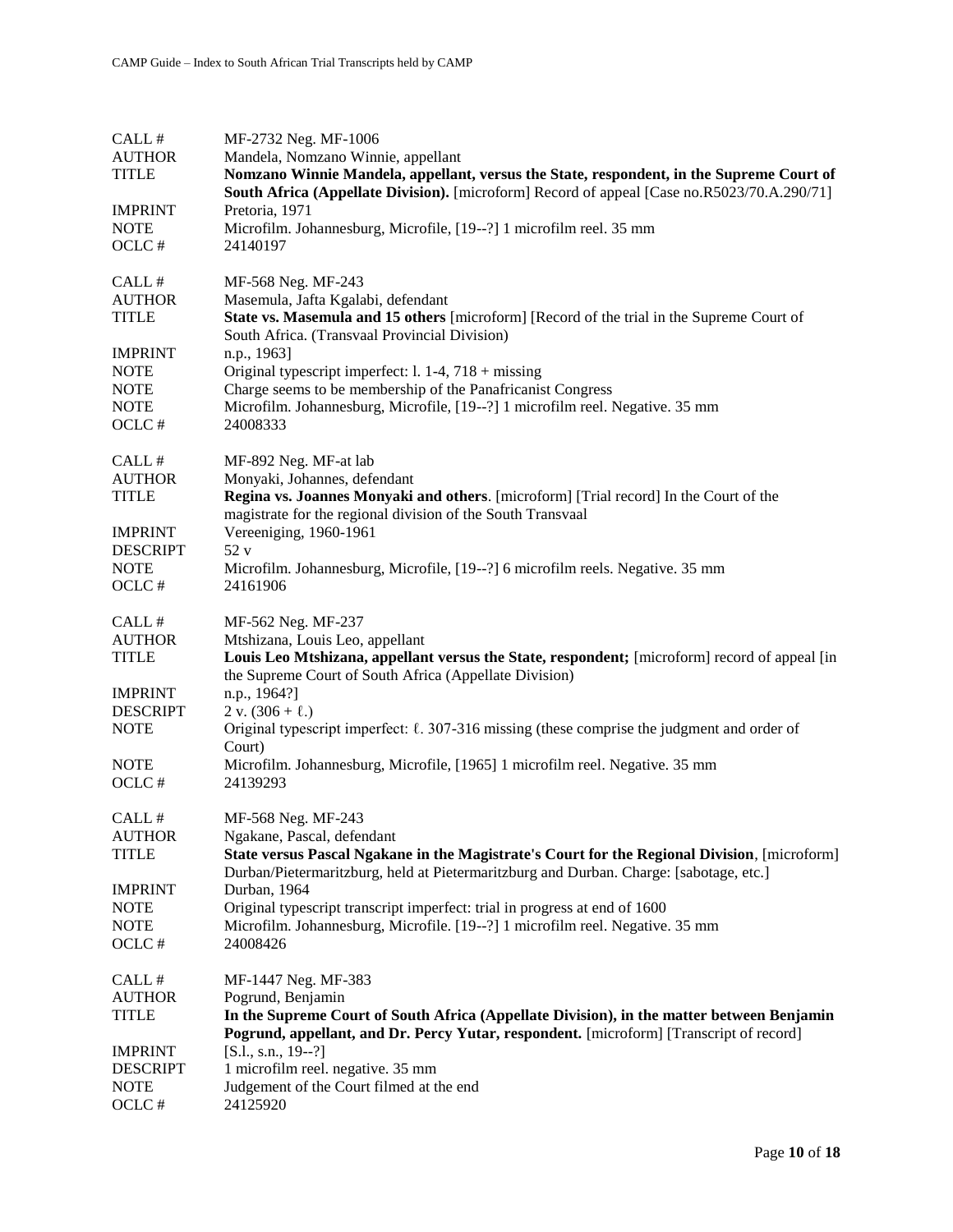| CALL#<br><b>AUTHOR</b><br><b>TITLE</b><br><b>IMPRINT</b><br><b>NOTE</b><br><b>NOTE</b><br>OCLC#      | MF-563 Neg. MF-238<br>Setshedi, Isaac, defendant<br>State versus Isaac Setshedi, [microform] in the Magistrate's Court for the Regional Division of<br>the Transvaal, held at Johannesburg<br>Johannesburg, 1965<br>Original is typescript transcript of trial record<br>Microfilm. Johannesburg, Microfile, [19--?] 1 microfilm reel. Negative. 35 mm<br>24008305                                           |
|------------------------------------------------------------------------------------------------------|--------------------------------------------------------------------------------------------------------------------------------------------------------------------------------------------------------------------------------------------------------------------------------------------------------------------------------------------------------------------------------------------------------------|
| CALL#<br><b>AUTHOR</b><br><b>TITLE</b>                                                               | MF-2400 Neg. MF-876<br>Sobukwe, Robert Mangaliso. defendent<br>Materials relating to the appeals of Robert M. Sobukwe (first appellant) and Shantavothie<br>Naidoo (second appellant) and the Minister of Justice (respondent) to the end of obtaining                                                                                                                                                       |
| <b>IMPRINT</b><br><b>DESCRIPT</b><br>OCLC#                                                           | exit permits from the Republic of South Africa. [microform]<br>Johannesburg, Microfile, [19--?]<br>1 microfilm reel. negative. 35 mm<br>24139531                                                                                                                                                                                                                                                             |
| CALL#<br><b>AUTHOR</b><br><b>TITLE</b><br><b>IMPRINT</b><br><b>DESCRIPT</b><br>OCLC#                 | MF-2399 Neg. MF-875<br>Sobukwe, Robert Mangaliso, defendent<br>Regina vs. Robert Sobukwe and others. [microform]<br>Johannesburg, Microfile, [19--?]<br>1 microfilm reel. negative. 35 mm<br>24139521                                                                                                                                                                                                        |
| CALL #<br><b>AUTHOR</b><br><b>TITLE</b><br><b>IMPRINT</b><br><b>DESCRIPT</b><br><b>NOTE</b><br>OCLC# | MF-1458 Neg. MF-at lab<br>South African Associated Newspapers Ltd., defendant<br>The State vs. South African Associated Newspapers, Ltd. and L.O. Gandar and Benjamin<br>Pogrund. In the Supreme Court of South Africa (Witwatersrand Local Division) [Microform]<br>Johannesburg, Microfile, [19--?]<br>5 microfilm reels. Negative. 35 mm<br>Transcript of the record. Johannesburg, 1968-1969<br>24897998 |
| CALL #<br><b>AUTHOR</b><br><b>TITLE</b><br><b>IMPRINT</b><br><b>NOTE</b><br><b>NOTE</b><br>OCLC#     | MF-860 Neg. MF-222<br>Strachan, Robert Harold Lundie, 1925- defendant<br>[Transcript of the State vs. R.H.L. Strachan on] Charge c/s 9 of Act 16, of 1963  [in] "U"<br><b>Regional Court.</b> [microform]<br>[Durban, South Africa] 1965<br>Filmed from incomplete copy: trial in progress after leaf 3523<br>Microfilm. Johannesburg, Microfile, [19--?] 3 microfilm reels. Negative. 35 mm<br>24115913     |
| CALL #<br><b>AUTHOR</b><br><b>TITLE</b><br><b>IMPRINT</b><br><b>NOTE</b><br><b>NOTE</b><br>OCLC#     | MF-563 Neg. MF-238<br>Taimo, Filisberto, defendant<br>State vs. Filisberto Taimo in the Magistrate's Court for the Regional Division, South-<br>Transvaal, held at Johannesburg. [Microform]<br>Johannesburg, 1965<br>Original is typescript transcript of trial record<br>Microfilm. Johannesburg, Microfile, [19--?] 1 microfilm reel. Negative. 35 mm<br>24495413                                         |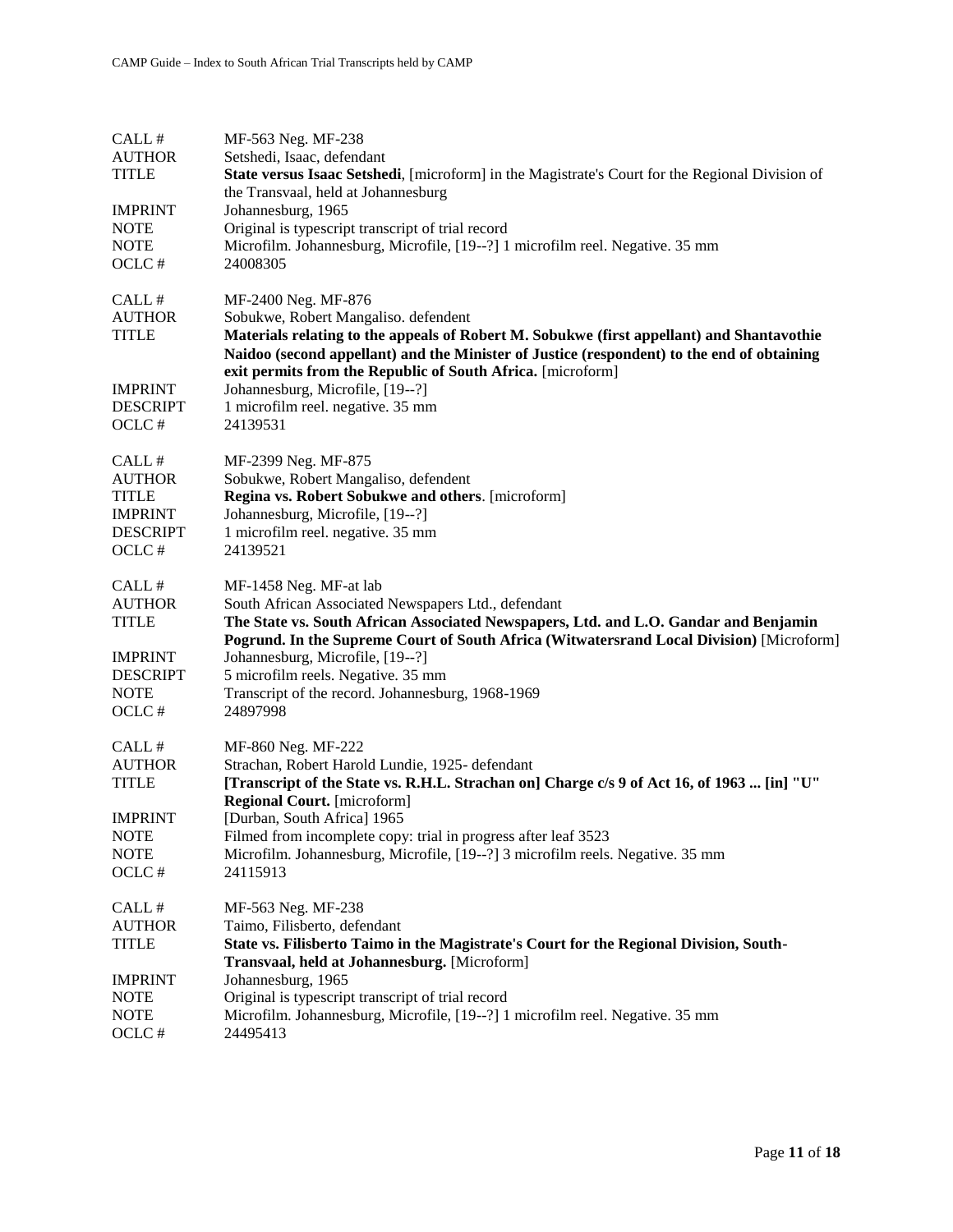| CALL#                 | MF-900 Neg. MF-at lab                                                                                                                   |
|-----------------------|-----------------------------------------------------------------------------------------------------------------------------------------|
| <b>AUTHOR</b>         | Theron, Johannes Andreas, defendant                                                                                                     |
| <b>TITLE</b>          | Die Staat teen Johannes Andreas Theron; [microform] [record of trial in the Johannesburg                                                |
|                       | Magistrate's Court                                                                                                                      |
| <b>IMPRINT</b>        | Johannesburg, 1965-1967]                                                                                                                |
| <b>NOTE</b>           | Filmed out of sequence after 1. 5285; some leaves missing or misnumbered                                                                |
| <b>NOTE</b>           | Microfilm. [S.l., s.n., [19--?] 7 microfilm reels. Negative. 35 mm                                                                      |
| OCLC#                 | 24064580                                                                                                                                |
| CALL#                 | MF-931 Neg. MF-at lab                                                                                                                   |
| <b>AUTHOR</b>         | Tuhadeleni, Eliaser, defendent                                                                                                          |
| <b>TITLE</b>          | Die Staat teen Eliaser Tuhadeleni and 36 ander; [microform] rekord van verrigtinge in die                                               |
|                       | Hooggeregshof van Suid-Afrika (Transvaal Provinsiale Afdeling). Voor: sy edele Regter Ludorf                                            |
|                       | en assessore                                                                                                                            |
| <b>IMPRINT</b>        | [Pretoria?, 1967-68]                                                                                                                    |
| <b>NOTE</b>           | Film target title: SWA Terrorist Trial                                                                                                  |
| <b>NOTE</b>           | Microfilm. Johannesburg, Microfile, [19--?] 1 microfilm reel. Negative. 35 mm                                                           |
| OCLC#                 | 24099238                                                                                                                                |
| B11443212             |                                                                                                                                         |
| CALL#                 | MF-5006 Neg. MF-1465                                                                                                                    |
|                       | ADD AUTHOR Twala, Wilson Welile Chief                                                                                                   |
| <b>TITLE</b>          | The State versus Wilson Welle Chief Twala and 10 others. [microform]                                                                    |
| <b>IMPRINT</b>        | Johannesburg : Microfile, [19--?]                                                                                                       |
| <b>DESCRIPT</b>       | 5 microfilm reels : negative ; 35 mm                                                                                                    |
| <b>NOTE</b>           | At head of title: In the Supreme Court of S.A.                                                                                          |
| OCLC#                 | 24148853                                                                                                                                |
| CALL#                 | MF-7924 Neg. MF-954                                                                                                                     |
| <b>AUTHOR</b>         | Victory, Messack, defendant                                                                                                             |
| <b>TITLE</b>          | Trial of Messack Victory and others [microform] : [in the Supreme Court of South Africa                                                 |
|                       | (Appellate Division)                                                                                                                    |
| <b>IMPRINT</b>        | Johannesburg: Microfile, [19--?]                                                                                                        |
| <b>DESCRIPT</b>       | 2 microfilm reels : negative ; 35 mm                                                                                                    |
| <b>NOTE</b>           | "In the matter between: Jonas Shishileni Shimuefeleni (2), Solomon Festus Haita (6), Joseph                                             |
|                       | Ipangelua (7), Gaus Shikomba (8) (the Appellants) and the State." -- p. [1]                                                             |
| $\operatorname{NOTE}$ | In Afrikaans and English                                                                                                                |
| <b>NOTE</b>           | Reproduced from typescript                                                                                                              |
| OCLC#                 | 24105209                                                                                                                                |
| CALL#                 | MF-7924 Neg. MF-954                                                                                                                     |
| <b>AUTHOR</b>         | Victory, Messack, defendant                                                                                                             |
| <b>TITLE</b>          | Trial of Messack Victory and others [microform] : [in die Hooggeregshot van Suid-Afrika                                                 |
|                       | (Suidwes Afrika Afdeling) gehou te Windhoek op die 1ste dag van Julie 1969]                                                             |
| <b>IMPRINT</b>        | Johannesburg: Microfile, [19--?]                                                                                                        |
| <b>DESCRIPT</b>       | 2 microfilm reels : negative ; 35 mm                                                                                                    |
| <b>NOTE</b>           | Reproduced from typescript                                                                                                              |
| <b>NOTE</b>           | Includes trial transcript, exhibits and appeal applications                                                                             |
| <b>NOTE</b>           | In English and Afrikaans                                                                                                                |
| <b>NOTE</b>           | "In die saak van: die Staat en 1. Messack Victory, 2. Jonas Shishileni Shimuefeleni, 3. Alfred                                          |
|                       | Shijanua, 4. Ahiles Theemamandje Ipangelua, 5. Yustus Festus Haita, 6. Solomon Festus Haita, 7.<br>Joseph Ipangelua, 8. Gaus Shikomba." |
| <b>NOTE</b>           | Filmed with: Trial of Messack Victory and others : in the Supreme Court of South Africa                                                 |
|                       | (Appellate Division)                                                                                                                    |
| OCLC#                 | 24139504                                                                                                                                |
|                       |                                                                                                                                         |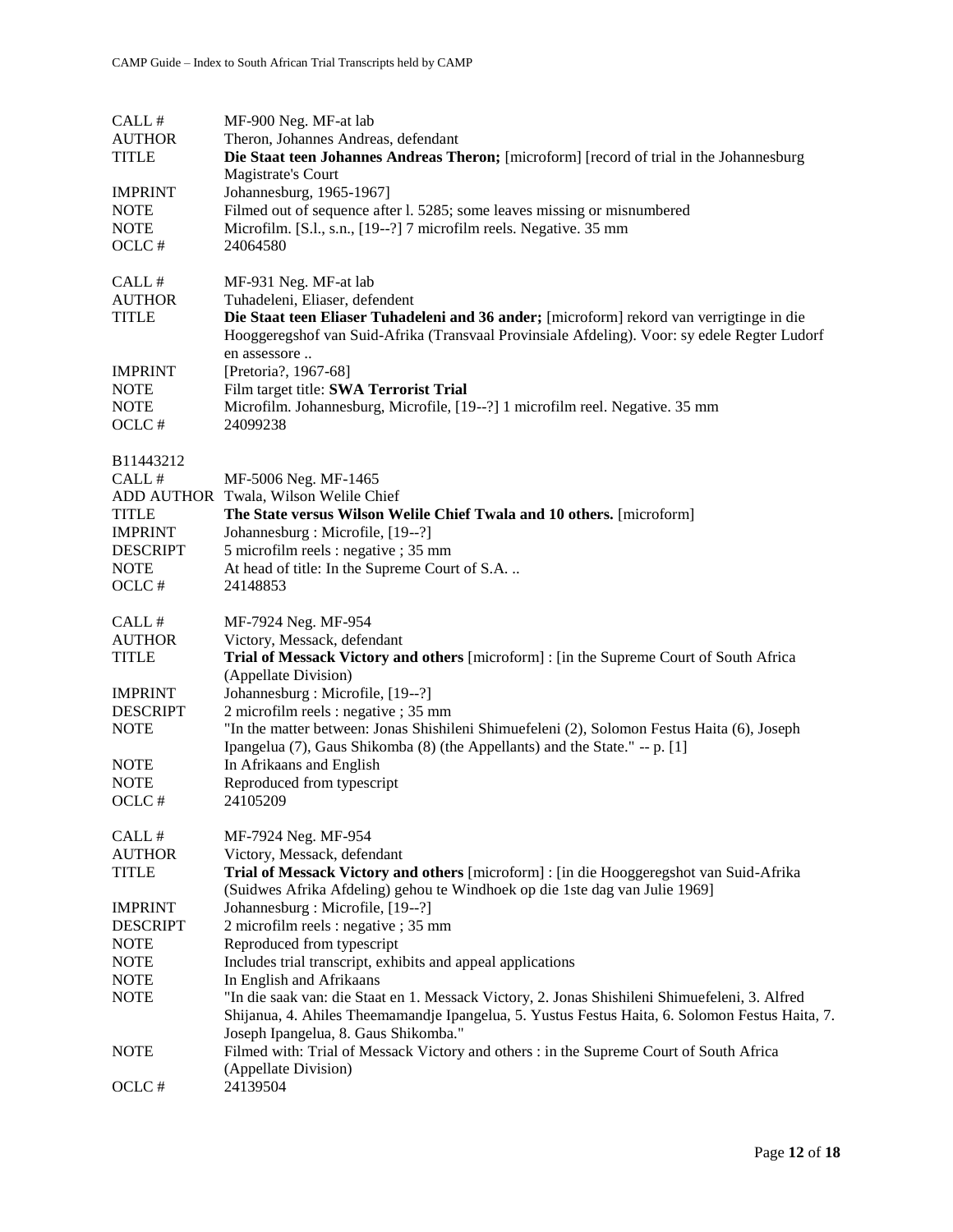#### **Inquest into the death of Stephen Bantu Biko, 1977**

Prominent anti-apartheid campaigner and founder of the Black Consciousness Movement, Stephen Bantu Biko was arrested on August 18, 1977 at a roadblock near King William's Town and detained under Section 6 of the Terrorism Act (1967). Biko died while in police custody on September 12, 1977. The inquest following his death was controversial in that, despite the evidence of his treatment while in detention and the fact that a post mortem examination revealed Biko had died from severe brain damage, the policemen accused of killing Biko were not prosecuted because of insufficient evidence.

| CALL#                 | MF-4450 Neg. MF-1270                                                                                                                         |
|-----------------------|----------------------------------------------------------------------------------------------------------------------------------------------|
|                       | ADD AUTHOR Biko, Steve, 1946-1977                                                                                                            |
| <b>TITLE</b>          | Geregtelike nadoodse ondersoek na die dood van Stephen Bantu Biko gehou in die sinagoge,                                                     |
|                       | <b>Pretoria.</b> [microform] Extracts from the evidence  at the old synagogue, Pretoria, during the                                          |
|                       | inquest into the death of Stephen Bantu Biko, November-December 1, 1977                                                                      |
| <b>IMPRINT</b>        | Johannesburg, Microfile [19--?]                                                                                                              |
| <b>DESCRIPT</b>       | 2 microfilm reels. negative. 35 mm                                                                                                           |
| $\operatorname{NOTE}$ | In English and Afrikaans                                                                                                                     |
| OCLC#                 | 24105055                                                                                                                                     |
| CALL#                 | <b>FICHE CAMP</b>                                                                                                                            |
| <b>TITLE</b>          | <b>Biko doctors case collection</b> [microform]                                                                                              |
| <b>IMPRINT</b>        | 1977-1985                                                                                                                                    |
| <b>DESCRIPT</b>       | ca. 180 items                                                                                                                                |
| <b>DESCRIPT</b>       | Organized into four subgroups: A. Correspondence. B. Legal. C. Statements, meetings, etc. D.<br>Newspaper clippings, pamphlets, etc          |
| <b>NOTE</b>           | Originals held by the J.W. Jagger Library, University of Cape Town                                                                           |
| <b>NOTE</b>           | Correspondence among Peter I. Folb, Frances Ames, the South African Medical and Dental                                                       |
|                       | Council, the Medical Association of South Africa, legal advisors, etc.; legal papers; statements,                                            |
|                       | meetings, etc.; newspaper clippings, pamphlets, etc                                                                                          |
| <b>NOTE</b>           | Microfiche. Cape Town, South Africa : University of Cape Town, [1986?] 36 microfiches ; 11 x                                                 |
|                       | 16 cm                                                                                                                                        |
| <b>SUBJECT</b>        | Biko, Steve, 1946-1977 -- Death and burial                                                                                                   |
| OCLC#                 | 17531913                                                                                                                                     |
|                       |                                                                                                                                              |
| See also:             |                                                                                                                                              |
| CALL#                 | MF-12166 reel 24 item 06                                                                                                                     |
| <b>AUTHOR</b>         | Biko, Steve, 1946-1977                                                                                                                       |
| <b>TITLE</b>          | Black consciousness in South Africa [microform] / Steve Biko; Millard Arnold, editor                                                         |
| <b>EDITION</b>        | 1st Vintage Books ed                                                                                                                         |
| <b>IMPRINT</b>        | New York: Vintage Books, 1979, c1978                                                                                                         |
| <b>NOTE</b>           | I write what I like : fear, an important determinant in South African politics / Frank Talk -- The                                           |
|                       | inquest into the death of Stephen Bantu Biko: a report to the Lawyers' Committee for Civil                                                   |
| <b>NOTE</b>           | Rights Under Law / Dean Louis H. Pollak                                                                                                      |
|                       | Microfilm. East Lansing, Mich.: Michigan State University Libraries, 1997. 1 microfilm reel:<br>negative; 35 mm. (Film 23000; r. 439, no. 6) |
| <b>SUBJECT</b>        | Trials (Terrorism) -- South Africa -- Pretoria                                                                                               |
| OCLC#                 | 36223449                                                                                                                                     |
|                       |                                                                                                                                              |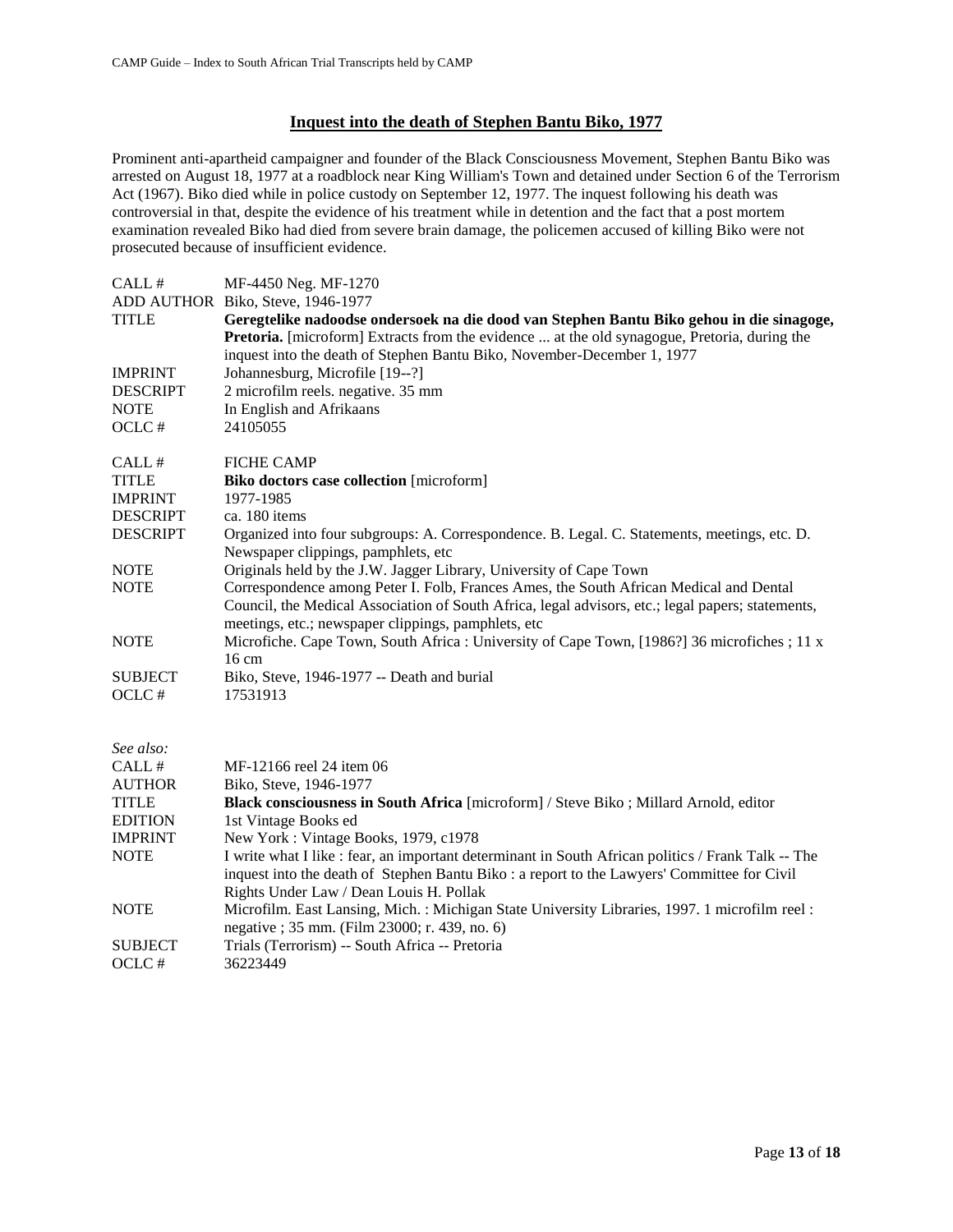## **Other South African Trials, 1977-1978**

| CALL#          | MF-4613                                                                                         |
|----------------|-------------------------------------------------------------------------------------------------|
| <b>TITLE</b>   | South African trials, 1977-1978. [microform]                                                    |
| <b>IMPRINT</b> | [South Africa] South African Institute of Race Relations, [19--?]                               |
| <b>NOTE</b>    | 6 microfilm reels 16 mm                                                                         |
| <b>NOTE</b>    | Microfilm of original typewritten transcripts held by South African Institute of Race Relations |
| OCLC#          | 24125562                                                                                        |

#### **Reel 1**

South Africa. Supreme Court. Transvaal Provincial Division. **State versus Mosima Gabriel Sexwale and 11 others**  (Naledi Tsiki, lele Jacob Motaung, Simon Samuel Mahlanyaneng, Elias Tieho Masinga, Martin Mafeto Ramokgadi, Joe Nzingo Goabi, Petrus Wawpogoane Nchabeleng, Nelson Letsaba Diale, Michael Mpandemi Ngubeni, Jacob Gaonakala Seatlholo, and Paulina Memegotla Mohale). Case no. 431/77. 16 Jan. 1978 *Reel contains: v. 1 – 49, plus Summary of evidence [part]*

#### **Reel 2**

South Africa. Supreme Court. Transvaal Provincial Division. **State versus Mosima Gabriel Sexwale and 11 others** *Reel contains: Summary of evidence [cont'd]*

#### **Reel 3**

South Africa. Supreme Court. Natal Provincial Division. **State versus Vusumuzi Lucas Mbatha**  Case no. cc44/78. 1978

South Africa. Supreme Court. Witswatersrand Local Division. **State versus Eric Molobi.** Case no. 652/75. 1975

#### **Reel 4**

South Africa. Witwatersrand Local Division. **State versus Samuel Malepane and John Thabiso Moethudi**  Case no. 540/77. 7 Nov. 1977

South Africa. Supreme Court. Transvaal Provincial Division. **State versus David Shabalala and four others (Joseph Mahalangu, Simon Matebele, Norman Twala, and Pasclas Zulu).**  Case no. 43/807/77. 15 Nov. 1977

## **Reel 5**

South Africa. Supreme Court. Cape of Good Hope Provincial Division. **State versus John Christopher Hoffman, Jiawoodien Parker, and Ismail Johnson.**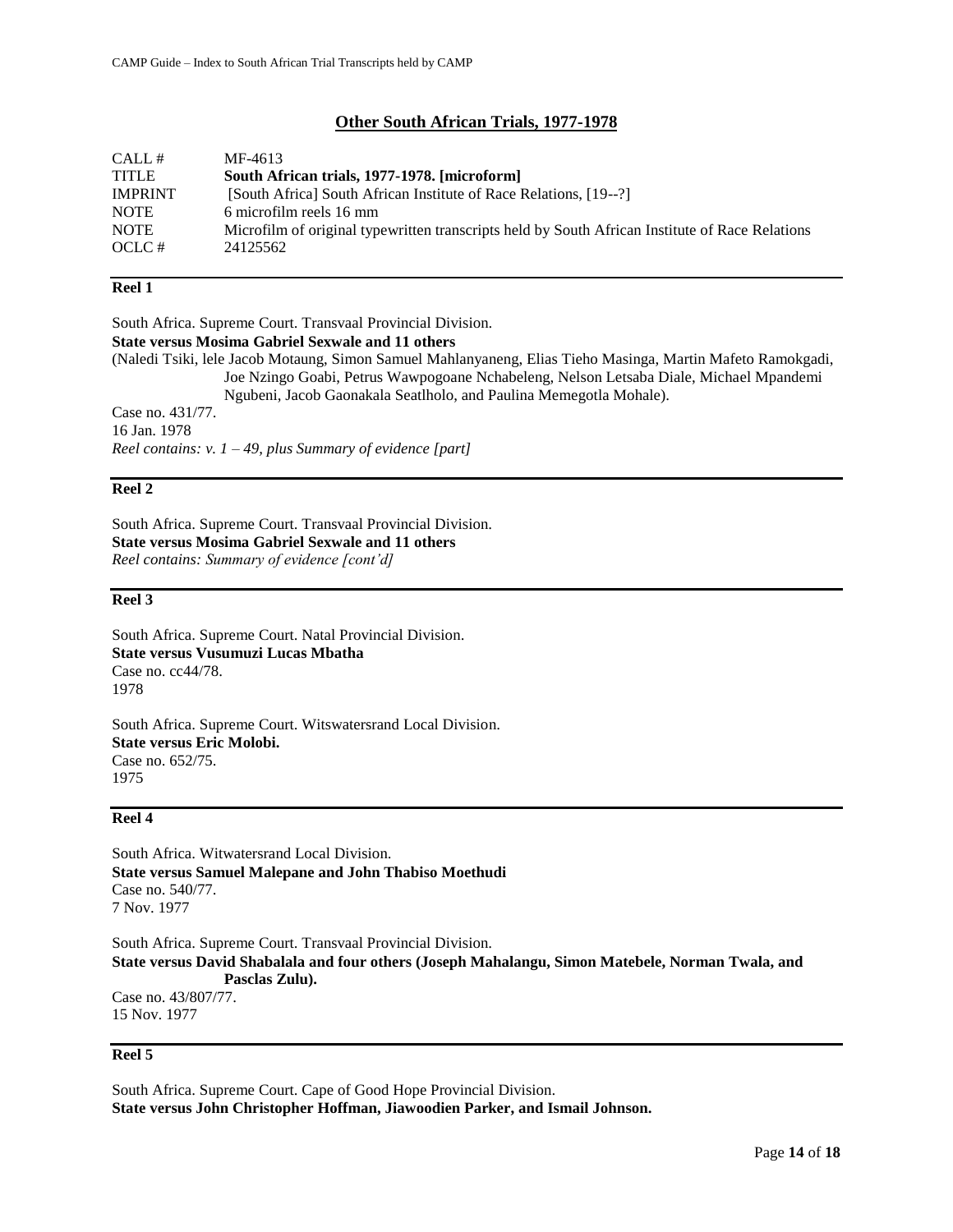Case no. 475/76 18 Mar. 1977

South Africa. Supreme Court. South West Africa **State versus Victor Nkandi. (judgement)** Case no. 14 Nov. 1977

South Africa. Supreme Court. Transvaal Provincial Division. **State versus Vincent Mashinini, Garnet Mahlangeni, and Paul Fakudu. (judgement)** Case no. 669/77 31 Aug. 1977

South Africa. Supreme Court. Fort Beaufort **State versus Zuko Camagu, Andile Gareth Gomi, and Vuyo Shephard Qeqe.**  Case no. SH10/78 24 Jan. 1978

South Africa. Supreme Court. Transvaal Provincial Division. **State Versus Sipho Aaron Madondo.** Case no. 133/78 23 March 1978

South Africa. Supreme Court. Eastern Cape Regional Division. **State versus George Editor Mluleki and 2 others (Simon Mlonyeni, Phila Nkayi).\** Case no. RC8/280/78 19 July 1978.

South Africa. Supreme Court. Transvaal Regional Division. **State Versus Bushy Petrus Molefe** Case no 147/78 17 Mar. 1978

South Africa. Supreme Court. Port Elizabeth **State Versus Xolile Msenge.**  Case no. SH 5/54/78 15 Feb. 1978

South Africa. Supreme Court. Transvaal Regional Division. **State Versus Mposeng Jairus Kgokong.** Case no. 19/270/77 16 may. 1977

South Africa. Supreme Court. Transvaal Regional Division. **State versus Elleck Mamagashe Nchabeleng.** Case no. SH388/77 25 Oct. 1977

## **Reel 6**

South Africa. Supreme Court. Transvaal Regional Division. **State versus Thomas Masuku, Themba Stephen Nkosi, and Richard Chauke.** Case no. 24/494/77 14-23 Sep. 1977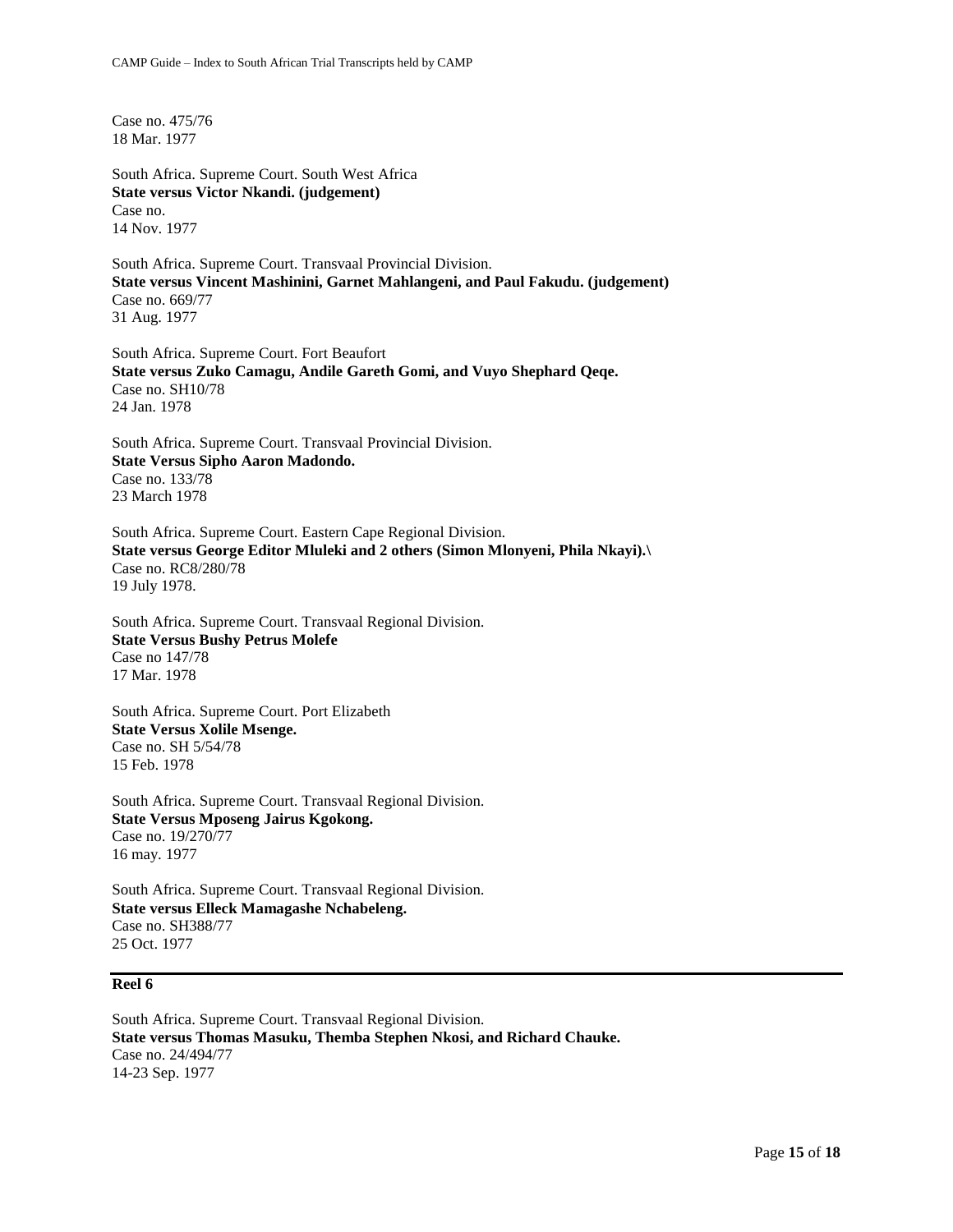South Africa. Supreme Court. Witwatersrand Local Division. **State versus Paul Makaliso Elliot Langa.** Case no. 431/77 13 Jan. 1978

South Africa. **State versus Mondy Johannes Motloung and Solomon Mahlangu.** Case no. 558/77 7 Nov. 1977

*Other trials from the same period, but filmed and cataloged separately.* 

| CALL#           | MF-4628, Neg. MF-1334                                                                                                                                                                               |
|-----------------|-----------------------------------------------------------------------------------------------------------------------------------------------------------------------------------------------------|
| <b>AUTHOR</b>   | Mothopeng, Zephania, 1912?- defendant                                                                                                                                                               |
| <b>TITLE</b>    | <b>The Bethal Trial: the State versus Z. Mothopeng &amp; 17 others</b> $\cdot$ : in the Supreme Court of Soth<br>Africa, Southeastern Local Division / contractors, Lubbe Recordings Pretoria 1978- |
| <b>IMPRINT</b>  | Microfilm [positive and negative] Johannesburg : Microfile [1979?-                                                                                                                                  |
| <b>HOLDINGS</b> | Center Has:                                                                                                                                                                                         |
| <b>HOLDINGS</b> | MF-4628 CAMP v. 1-29 (p. 1-4955) Jan. 17, 1978-Apr. 11, 1979                                                                                                                                        |
| OCLC#           | [not cataloged in CRL's OPAC]                                                                                                                                                                       |
| CALL#           | MF-4453                                                                                                                                                                                             |
| <b>AUTHOR</b>   | Ndukwana, Sotomela, defendant                                                                                                                                                                       |
| <b>TITLE</b>    | The State versus Sotomela Ndukwana and four others -- Grahamstown : Supreme Court of                                                                                                                |
|                 | South Africa, Eastern Cape Division, 1976-                                                                                                                                                          |
| <b>IMPRINT</b>  | [s.l., s.n.]                                                                                                                                                                                        |
| <b>NOTE</b>     | Case no. CC 72/76                                                                                                                                                                                   |
| <b>NOTE</b>     | Filmed out of sequence                                                                                                                                                                              |
| <b>HOLDINGS</b> | Center hes:                                                                                                                                                                                         |
| <b>HOLDINGS</b> | v. 1-10 (June 1976); v. 18-19 (Sept. 13-14, 1976); unnumbered ed. (Sept. 21,<br>MF-4453 CAMP                                                                                                        |
|                 | 1976)                                                                                                                                                                                               |
| OCLC#           | [Not cataloged in CRL's OPAC]                                                                                                                                                                       |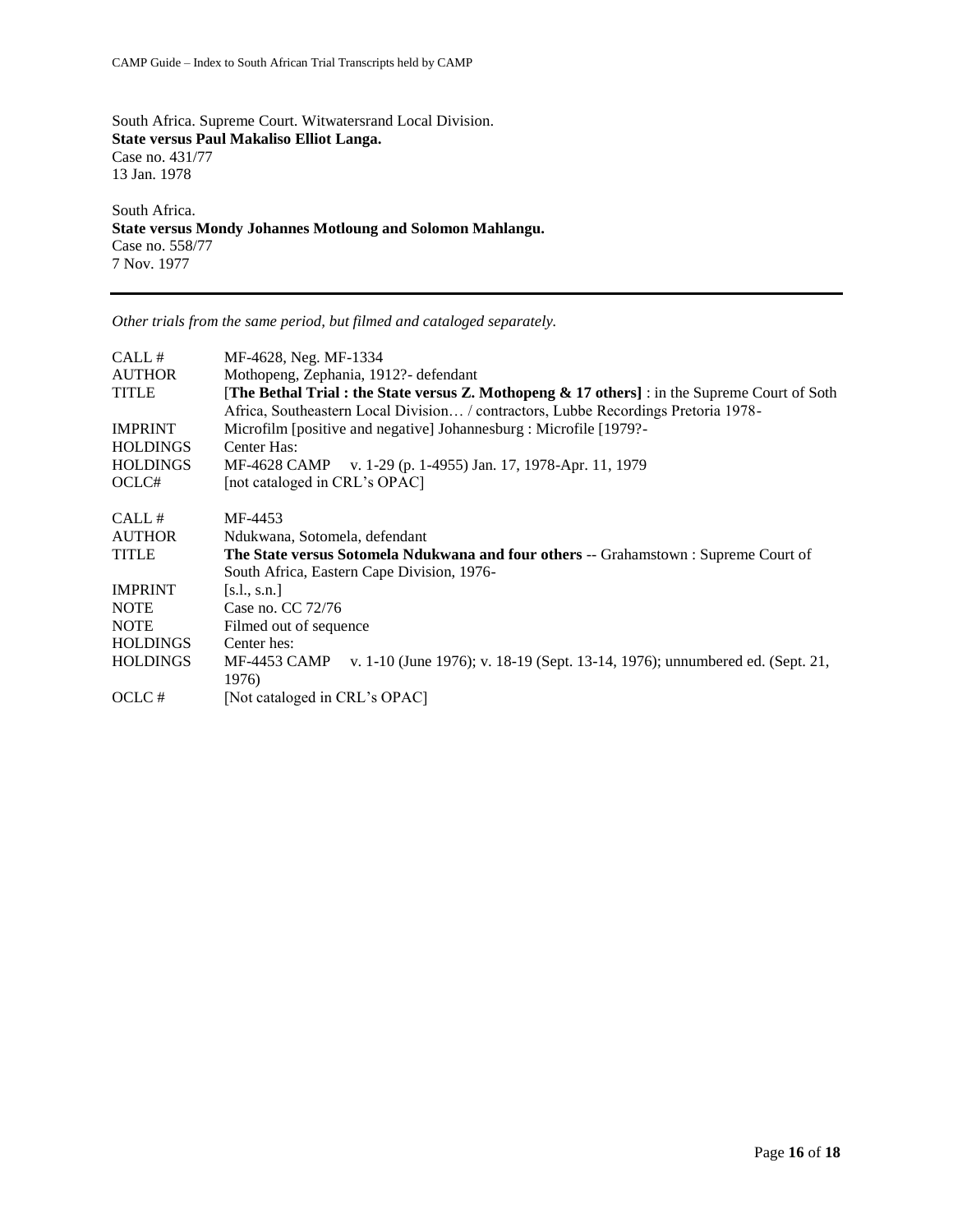# **Other collections containing South African trial material**

*CAMP holds a wide range of archival papers from individuals and organizations involved in the freedom struggle in Africa. The following resources represent but a few in which correspondence, clippings, and other trial material may be found.* 

| CALL #                         | MF-5431                                                                                                                                                                                                                                                                                                                                                                                                                                                                                                                                         |
|--------------------------------|-------------------------------------------------------------------------------------------------------------------------------------------------------------------------------------------------------------------------------------------------------------------------------------------------------------------------------------------------------------------------------------------------------------------------------------------------------------------------------------------------------------------------------------------------|
| <b>TITLE</b>                   | <b>Auden House collection</b> [microform]                                                                                                                                                                                                                                                                                                                                                                                                                                                                                                       |
| <b>IMPRINT</b>                 | 1955-1962                                                                                                                                                                                                                                                                                                                                                                                                                                                                                                                                       |
| <b>NOTE</b>                    | Microfilm of ca. 100 items held by the South African Institute of Race Relations. Pamphlets,<br>memoranda, minutes, etc., relating to the ANC, SACTU, SACPO, NIYC, and other groups                                                                                                                                                                                                                                                                                                                                                             |
| <b>NOTE</b>                    | Microfilm. Johannesburg, R.S.A.: Microfile, [19--] 1 microfilm reel; 35 mm<br>Contents listed on film, and in CRL Reference Folder #231.                                                                                                                                                                                                                                                                                                                                                                                                        |
| OCLC#                          | 10370806                                                                                                                                                                                                                                                                                                                                                                                                                                                                                                                                        |
| CALL#                          | MF-3966 Neg. MF-at lab                                                                                                                                                                                                                                                                                                                                                                                                                                                                                                                          |
| <b>TITLE</b><br><b>IMPRINT</b> | <b>Carter-Karis collection</b><br>Chicago: [Microfilmed for Cooperative Africana Microform Project at Center for Research<br>Libraries by] Univ. of Chicago, Joseph Regenstein Library, Dept. of Photoduplication, 1974                                                                                                                                                                                                                                                                                                                         |
| <b>DESCRIPT</b>                | 71 microfilm reels; 35 mm                                                                                                                                                                                                                                                                                                                                                                                                                                                                                                                       |
| <b>NOTE</b>                    | Index and reel guide to collection published separately with title: South African political materials:<br>a catalogue of the Carter-Karis collection / compiled by Susan G. Wynne                                                                                                                                                                                                                                                                                                                                                               |
| <b>NOTE</b>                    | Microfilm of documents deposited in the Melville J. Herskovits Africana collection of<br>Northwestern University Library. The bulk of the material was issued by African, Indian, and<br>Coloured political, cultural, and labor organizations. It includes the personal papers of A.W.G.<br>Champion and Z.K. Matthews. A "small part" of these documents has been published as: From<br>Protest to challenge: a documentary history of African politics, 1882-1964, edited by Thomas<br>Karis (Stanford: Hoover Institution Press, 1972-1977) |
| OCLC#                          | 9349585                                                                                                                                                                                                                                                                                                                                                                                                                                                                                                                                         |
| CALL #                         | MF-11911 Neg. MF-at lab                                                                                                                                                                                                                                                                                                                                                                                                                                                                                                                         |
| <b>TITLE</b>                   | Karis-Gerhart collection : from protest to challenge, 1964-1990 [microform]                                                                                                                                                                                                                                                                                                                                                                                                                                                                     |
| <b>IMPRINT</b>                 | [Chicago, Ill. : Cooperative Africana Microfilming Project ; Available from Center for Research<br>Libraries, 1999]                                                                                                                                                                                                                                                                                                                                                                                                                             |
| <b>DESCRIPT</b>                | 101 microfilm reels; 35 mm                                                                                                                                                                                                                                                                                                                                                                                                                                                                                                                      |
| <b>NOTE</b>                    | Originals housed in the Cullen Library of University of the Witwatersrand, Johannesburg, South<br>Africa                                                                                                                                                                                                                                                                                                                                                                                                                                        |
| <b>NOTE</b>                    | Detailed guide to contents available on the World Wide Web. Index and reel guide to collection<br>also published separately with title: South African political materials, 1964-1990 : a catalogue of<br>the Karis-Gerhart collection / compiled by Gail M. Gerhart [et al.]                                                                                                                                                                                                                                                                    |
| <b>NOTE</b>                    | reels 1-3. Pt. 1. Interviews -- reels 4-5. Pt. 2. Trials, 1964-1978 -- reels 6-77. Pt. 3. Political<br>documents -- reels 78-85. Pt. 4. Labor documents -- reels 86-101. Pt. 5. Biog. Files                                                                                                                                                                                                                                                                                                                                                     |
| <b>NOTE</b>                    | Consists of primary source documents compiled by Thomas Karis and Gail M. Gerhart in the<br>process of writing vols. 5-7 of: From protest to challenge : a documentary history of African<br>Politics in South Africa, 1882-1990                                                                                                                                                                                                                                                                                                                |
| <b>MARC</b>                    | Detailed guide to contents http://www.crl.edu/areastudies/CAMP/collections/karisgerhart.htm                                                                                                                                                                                                                                                                                                                                                                                                                                                     |
| OCLC#                          | 41472985                                                                                                                                                                                                                                                                                                                                                                                                                                                                                                                                        |
| <b>CALL NO</b>                 | MF-456                                                                                                                                                                                                                                                                                                                                                                                                                                                                                                                                          |
| <b>AUTHOR</b>                  | Molema, S. M                                                                                                                                                                                                                                                                                                                                                                                                                                                                                                                                    |
| <b>TITLE</b>                   | [Collection of ephemera related to the African National Congress and Dr. S.M. Molema. /<br>Presumably collected by Dr. S.M. Molema. Contains minutes and programs of the Congress,                                                                                                                                                                                                                                                                                                                                                              |
| <b>IMPRINT</b>                 | photographs, newspaper clippings, correspondence, receipts, publications, etc<br>Johannesburg : Microfile, [19--]                                                                                                                                                                                                                                                                                                                                                                                                                               |
| <b>DESCRIPT</b><br>OCLC#       | 1 microfilm reel : negative ; 35 mm<br>24902255                                                                                                                                                                                                                                                                                                                                                                                                                                                                                                 |